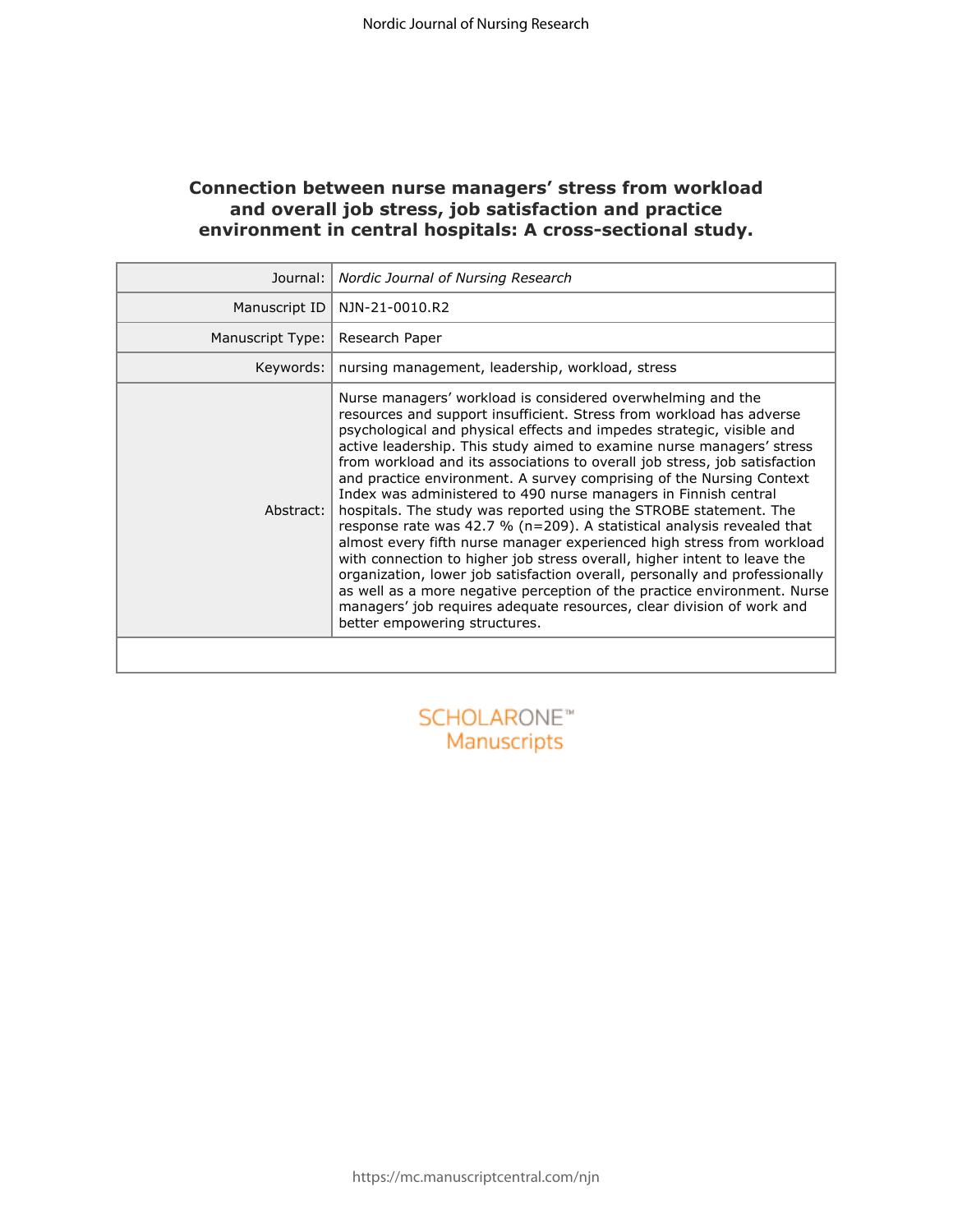Connection between nurse managers' stress from workload and overall job stress, job satisfaction and practice environment in central hospitals: A crosssectional study.

Nurse managers' workload is considered overwhelming and the resources and support insufficient. Stress from workload has adverse psychological and physical effects and impedes strategic, visible and active leadership. This study aimed to examine nurse managers' stress from workload and its associations to overall job stress, job satisfaction and practice environment. A survey comprising of the Nursing Context Index was administered to 490 nurse managers in Finnish central hospitals. The study was reported using the STROBE statement. The response rate was 42.7 % (n=209). A statistical analysis revealed that almost every fifth nurse manager experienced high stress from workload with connection to higher job stress overall, higher intent to leave the organization, lower job satisfaction overall, personally and professionally as well as a more negative perception of the practice environment. Nurse managers' job requires adequate resources, clear division of work and better empowering structures.

PL-SCR

**Keywords.** Nursing Management, Leadership, Workload, Stress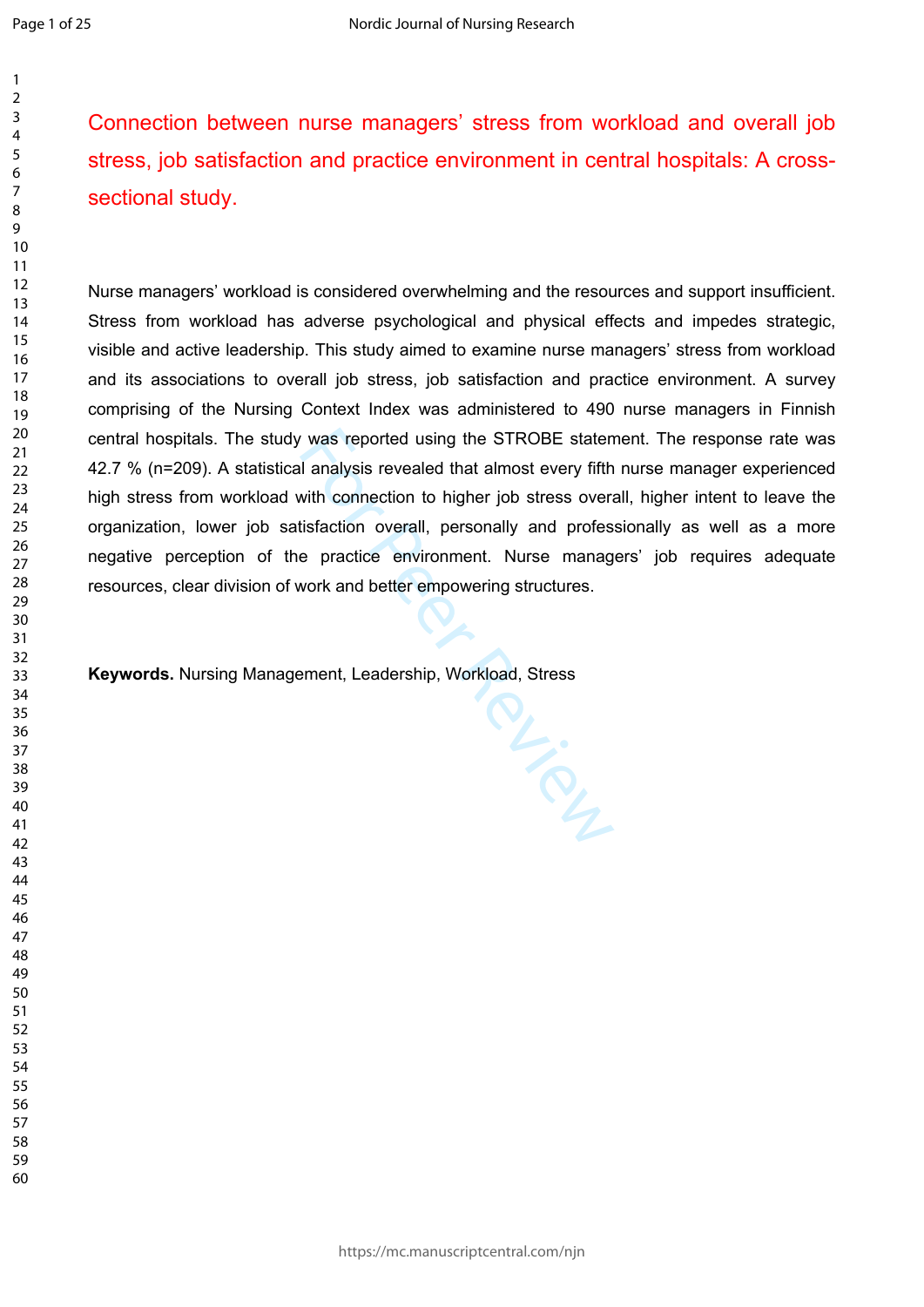## **1 INTRODUCTION**

Nurse managers deal with a heavy workload as one of the most frequent stressors (1, 2, 3). Nurse managers' volume of tasks and the stress that comes from this workload is so overwhelming that there is very little time or energy for strategic, visible and active leadership that emphasizes organizations' values, objectives and mission to the nursing workforce (4, 5). This causes a vicious cycle, as nurse managers play an important role in fostering a productive and supportive work environment that in turn decreases nurses' job stress and turnover intentions (4, 6). Nursing turnover adds to the managers' workload via several disruptive consequences, such as recruitment challenges, loss of experienced workforce, morale and productivity as well as decreased patient satisfaction (7).

For Previous (4, 6). Nursing turnover adds to the quences, such as recruitment challer<br>pductivity as well as decreased patient<br>managers are retiring (8) and the other<br>than dissatisfaction (9). Recruiting<br>agers is also a ma A large number of nurse managers are retiring (8) and the other part is planning to leave their jobs due to burnout and dissatisfaction (9). Recruiting and retaining trained and experienced nurse managers is also a major challenge, as it appears that the next generation of nurses is reluctant to lead (10). The training of a nurse manager takes years, since experience is the primary mechanism to build competency in nursing management (11). Thus, nurse managers' stress from workload needs to be addressed in order to retain not only the managers themselves but also our trained and experienced nursing workforce.

The work of nurse managers has been of interest from several viewpoints in Finland. Those have been e.g. their competence (12, 13), their wellbeing (14), their job content (15), how appreciative is their way of acting (16, 17), further how they perceive organizational social context (18) and their workplace culture (19). Lately also their efforts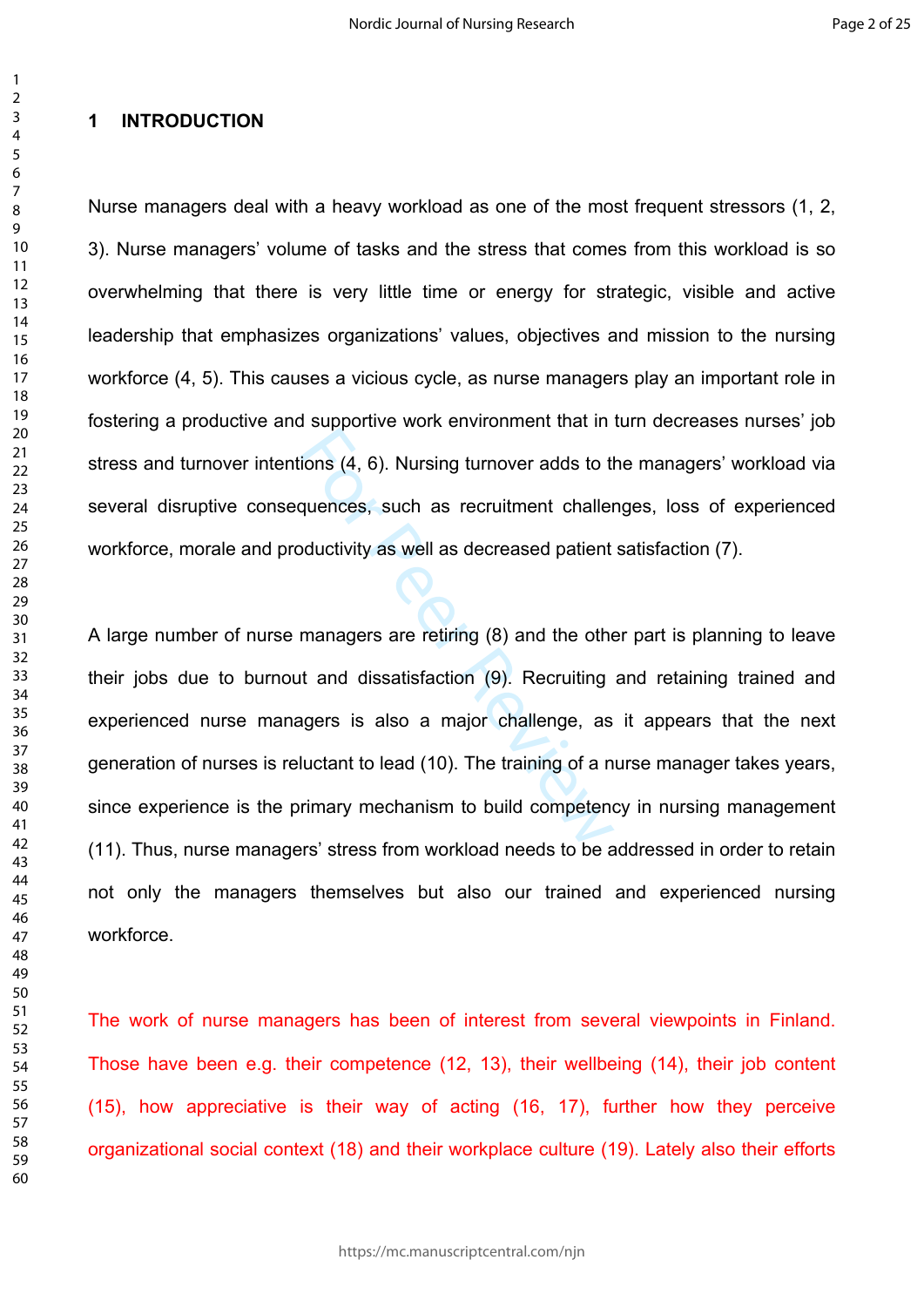$\mathbf{1}$  $\overline{2}$ 

  to support evidence-based nursing has been studied (20, 21). However, nurse managers workload has not especially been investigated, though nurse managers deal with a heavy workload as one of the most frequent stressors (1, 2, 3).

In Finnish hospitals the nursing management hierarchy typically includes nursing directors (upper level), head nurses (middle level) and assistant head nurses (first level), forming a three-level structure that is typical to any large organization (22). The titles of nurse managers, however, may vary in each hospital. In this study the term nurse manager refers to a person that has managerial tasks, working in any of these levels.

## **2 BACKGROUND**

For Peer Review of the Barry<br>Simanagerial tasks, working in any of the Barry<br>derately stressed (1, 2), very stressed<br>and related time management challe<br>time of tasks that nurse managers as<br>in managers feeling overloaded an Nurse managers are moderately stressed (1, 2), very stressed (23) or even burned out (24). Workload (1, 2, 25) and related time management challenges are major causes of stress (1, 24). The volume of tasks that nurse managers are required to handle is overwhelming and results in managers feeling overloaded and struggling to keep up with the pace (25).

Nurse managers' work seems like a juggle between several competing priorities, countless interruptions and pressure building expectations from many directions (1, 26). Operating in the middle management level can feel like being caught between two fires (27). The job comes with a stressful demand to be available and responsible for the unit around the clock, which may lead to a sense of imbalance between work and social life (25, 28, 29).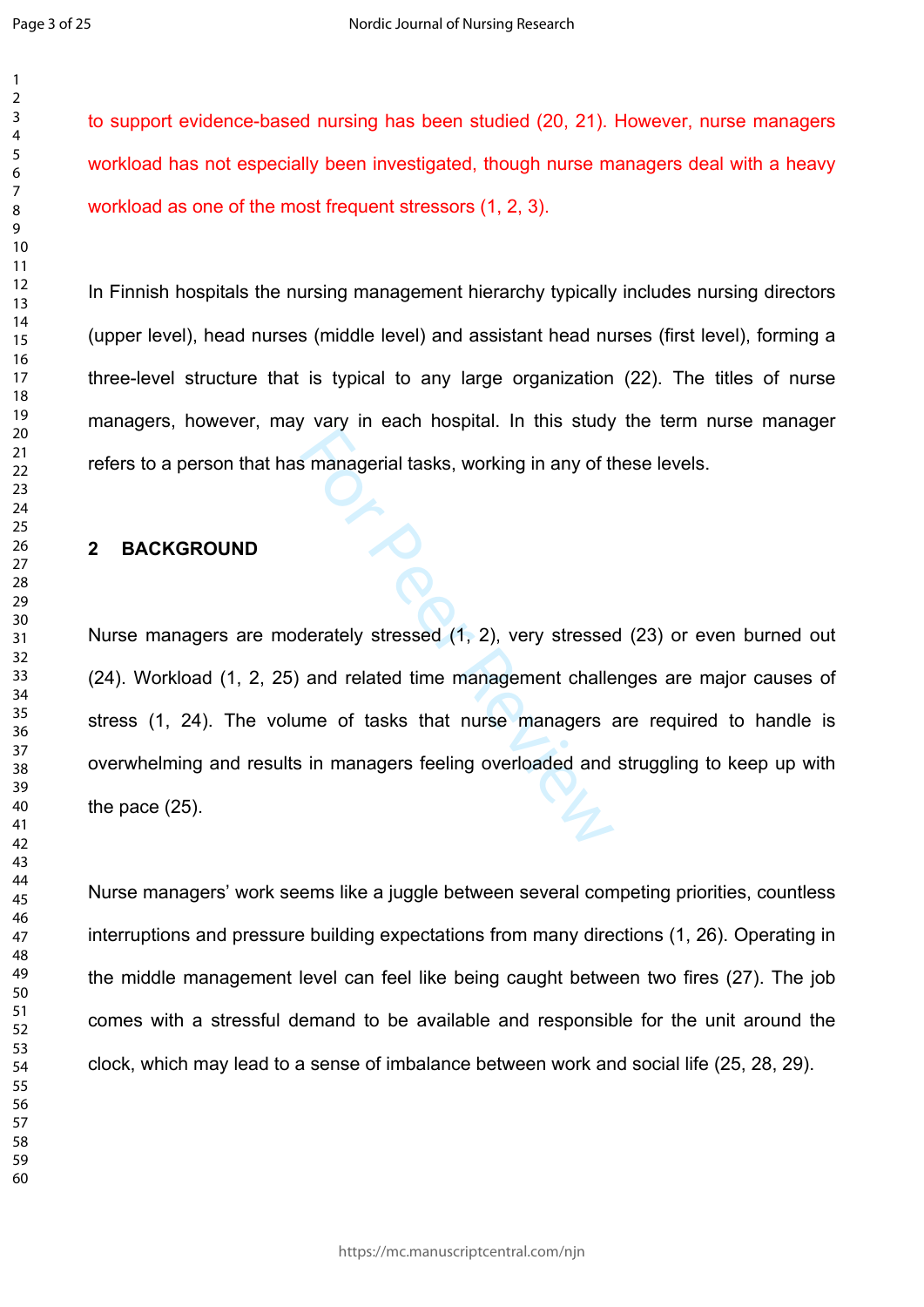people in too little time - often without<br>tasks end up taking place from other<br>p environment, yearly appraisal inter-<br>up on nurses in daily care (5).<br>ence stress from their financial accoudget and stick to it, often withou Nurse managers spend a vast amount of time and effort on managing understaffing as a result of staff sick-leaves. Managers may even fill in themselves if no nursing staff is available, and the managerial work that could prevent the issue in the first place is postponed (1, 30). Overall, the lack of proper resources causes stress for nurse managers (2). Stress from role overload emerges when the role expectations grow bigger than personal skills and resources (23, 29). The amount of managerial tasks per nurse manager can increase as a result of healthcare reform that aims to cut back on workforce expenses (5, 28). Nurse managers may result in feeling overwhelmed with too many things to do, for too many people in too little time - often without the support they need (25, 28). The most pervasive tasks end up taking place from other important tasks such as creating a good working environment, yearly appraisal interviews with the staff and motivating and following up on nurses in daily care (5).

Nurse managers experience stress from their financial accountability (2). They are expected to monitor the budget and stick to it, often without comprehensive training (31). Financial insecurity causes worrying, and continuing limitations in the resources challenge nurse managers to balance between finances, quality of care and securing the continuity of operations (26, 28). Lack of information and being left out of the decision-making process cause frustration and sense of not being good enough (27). This relates to the nurse managers' experience of having responsibility but no power (24).

Workload as a major cause of nurse managers' stress has several adverse relations regarding a person's well-being. It has been studied to have a positive association with distress, fatigue, emotional exhaustion, strain, depersonalization, depression, even physical symptoms and global health (32–34). Extensive workload may expose nurse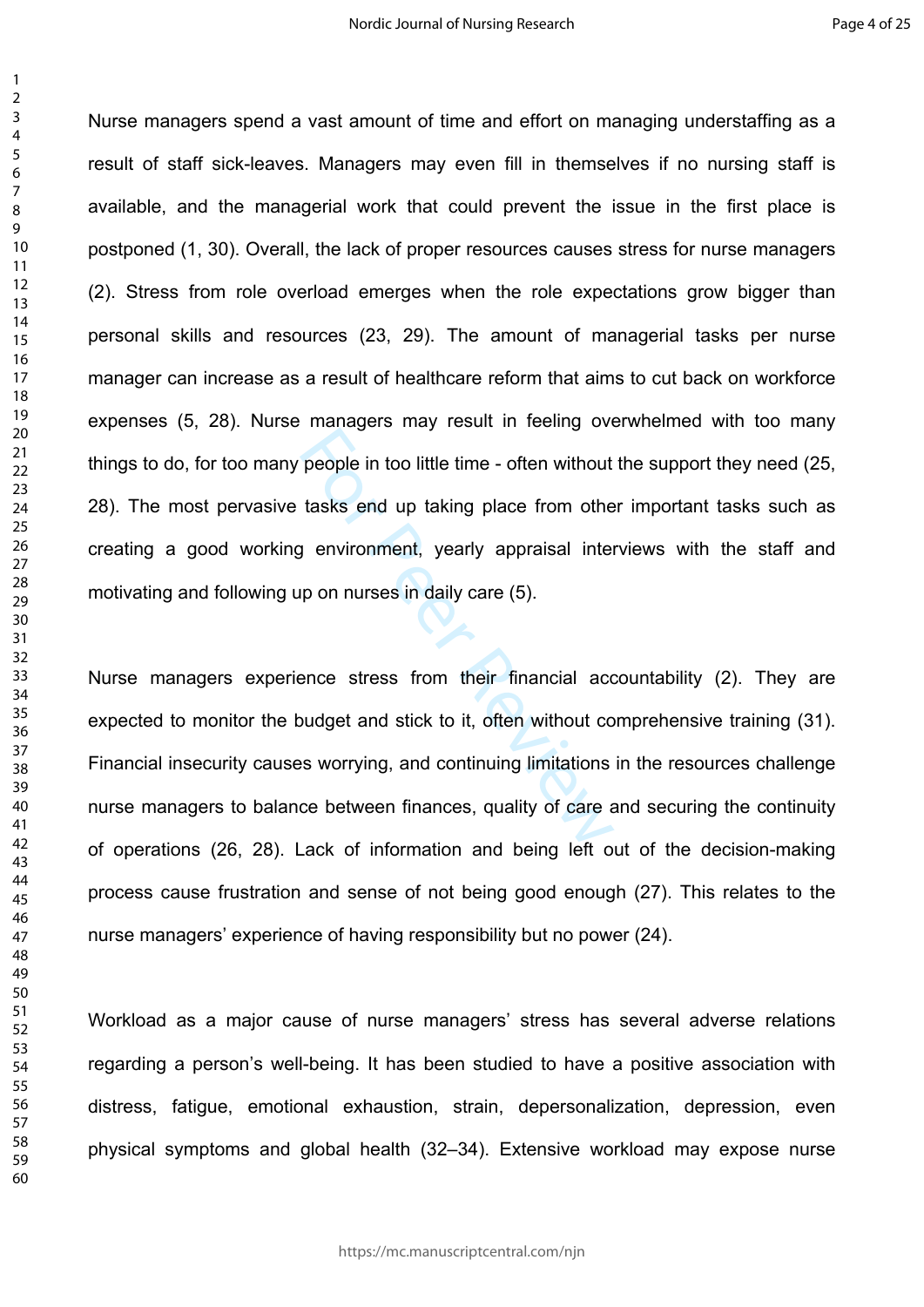$\mathbf{1}$  $\overline{2}$  $\overline{3}$  $\overline{4}$  $\overline{7}$ 

managers to high effort-reward imbalance that is also highly associated with depressive symptoms (35).

According to a previous study, managers' workload positively predicts the tendency to work excessively, which in turn provokes work-family conflict and lack of psychological detachment (25, 36). Work-to-family conflict and family-to-work conflict as well as role ambiguity and role conflict are work stressors that are all positively associated with the sense of workload (33).

The managers stay in these stressful<br>
It they also have power and autonom<br>
Final periods in their positions (37, 38). However, wo<br>
accomplishment (33). Workload sho<br>
Ing managers, as workload is signific<br>
Intent to leave o One might wonder why nurse managers stay in these stressful positions. Interestingly, the nurse managers feel that they also have power and autonomy to solve the issues that emerge in their units. The influence that they have on the staff and patient care outcomes encourage them to stay in their positions (37, 38). However, workload is negatively related to a sense of personal accomplishment (33). Workload should be considered as an important part of retaining managers, as workload is significantly associated with job satisfaction (11, 25) and intent to leave one's current position (11, 33, 9). Thus it is pivotal to examine nurse managers' stress from workload and its associations to overall job stress, job satisfaction and practice environment in central hospitals.

## **3 METHODS**

This study used a quantitative cross-sectional study design in which the data was collected via an electronic survey and analyzed using descriptive statistics. The Strengthening the Reporting of Observational Studies in Epidemiology (STROBE) statement was used as a guideline to report this study (appendix S1).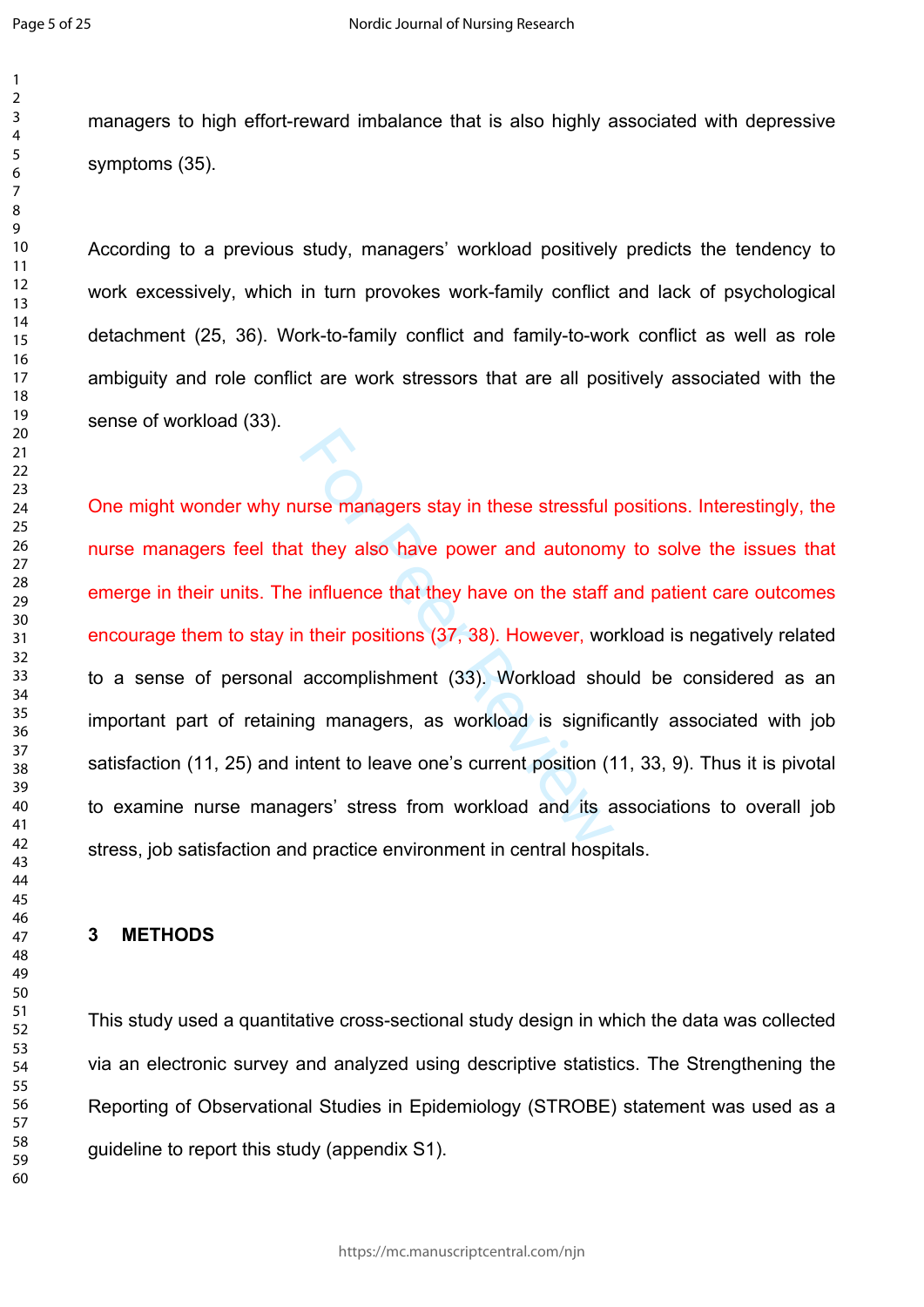## **3.1 Participants**

00 people range in population within<br>ected into the study, minding that also<br>at least one hospital was selected a<br>evenly as possible across Finland. C<br>f its exceptional geographical location<br>catchment area. From the eight The participants in this study were selected using stratified sampling within all of the sixteen central hospitals in Finland. A central hospital exists in each hospital district. Specialized medical care is provided by hospital districts. The provision of the most demanding medical operations is centralized on the national level to the five university hospitals (39). The central hospitals were listed by their population size, ranging from 29 000 to 251 000 people. The hospitals were then divided into groups by their population, with not more than 50 000 people range in population within one group. Two hospitals from each group were selected into the study, minding that also from each of Finland's five specific catchment areas at least one hospital was selected and that the hospitals were located geographically as evenly as possible across Finland. One of the central hospitals was excluded because of its exceptional geographical location, language limitations and the lack of a specific catchment area. From the eight selected hospitals all nurse managers in all levels of the organization were invited to participate in the study (N=490).

The organizational and leadership structures as well as the titles of nurse managers had some variation among the participating hospitals. The contact person of each hospital was informed of the inclusion criteria; that potential respondents that held the role of first level nurse manager such as charge nurse or assistant head nurse or middle or upper level nurse manager such as head nurse, nursing director or a similar role with managerial tasks. With this instruction the contact person decided the recipients of the study invitation.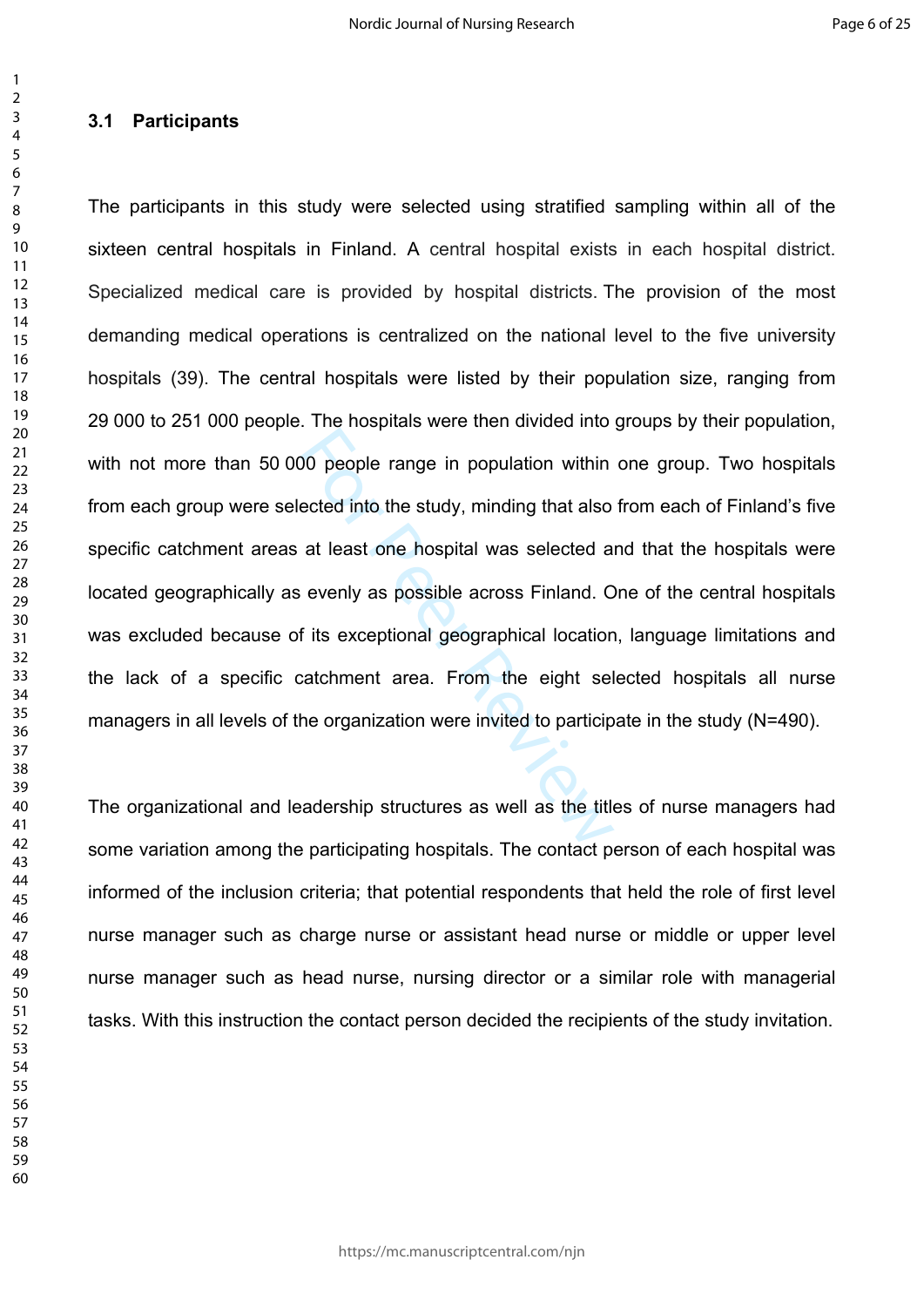$\mathbf{1}$  $\overline{2}$ 

## **3.2 Data collection**

The participating hospitals were asked to determine their contact person for this study. The only requirement for the contact person was that they had a means and time to forward the survey to all nurse managers in the hospital. In some hospitals the contact person was the Chief Nursing Director or Chief of Nursing Development, but some hospitals named a Nursing Director, a secretary or a research coordinator as a contact person. Cover letter with information about the study and a link to an electronic survey was delivered via email to the contact person, who then forwarded it to all nurse managers in the hospital. Two reminders were sent within the data collection period. 209 responses were received, yielding a response rate of 42.7 % after four weeks data collection period in each hospital.

ing Sir

## **3.3 Measures**

The electronic survey comprised of Nursing Context Index (NCI) instrument in addition to questions about the participants' demographic and occupational characteristics. The NCI developed by Slater and McCormack (40) contains 78 items that generate three constructs and nineteen factors: overall job stress, which contains nine factors (of which one is stress from workload); overall job satisfaction, which contains four factors and overall practice environment supportive of person-centred practice, which contains six factors. Items were measured using a 7-point Likert scale. The main outcome variable is stress from workload containing five items. In these items, the participant is asked to estimate how often they, for example, have felt too much pressure at work during the last week, ranging from never to always (40, 41).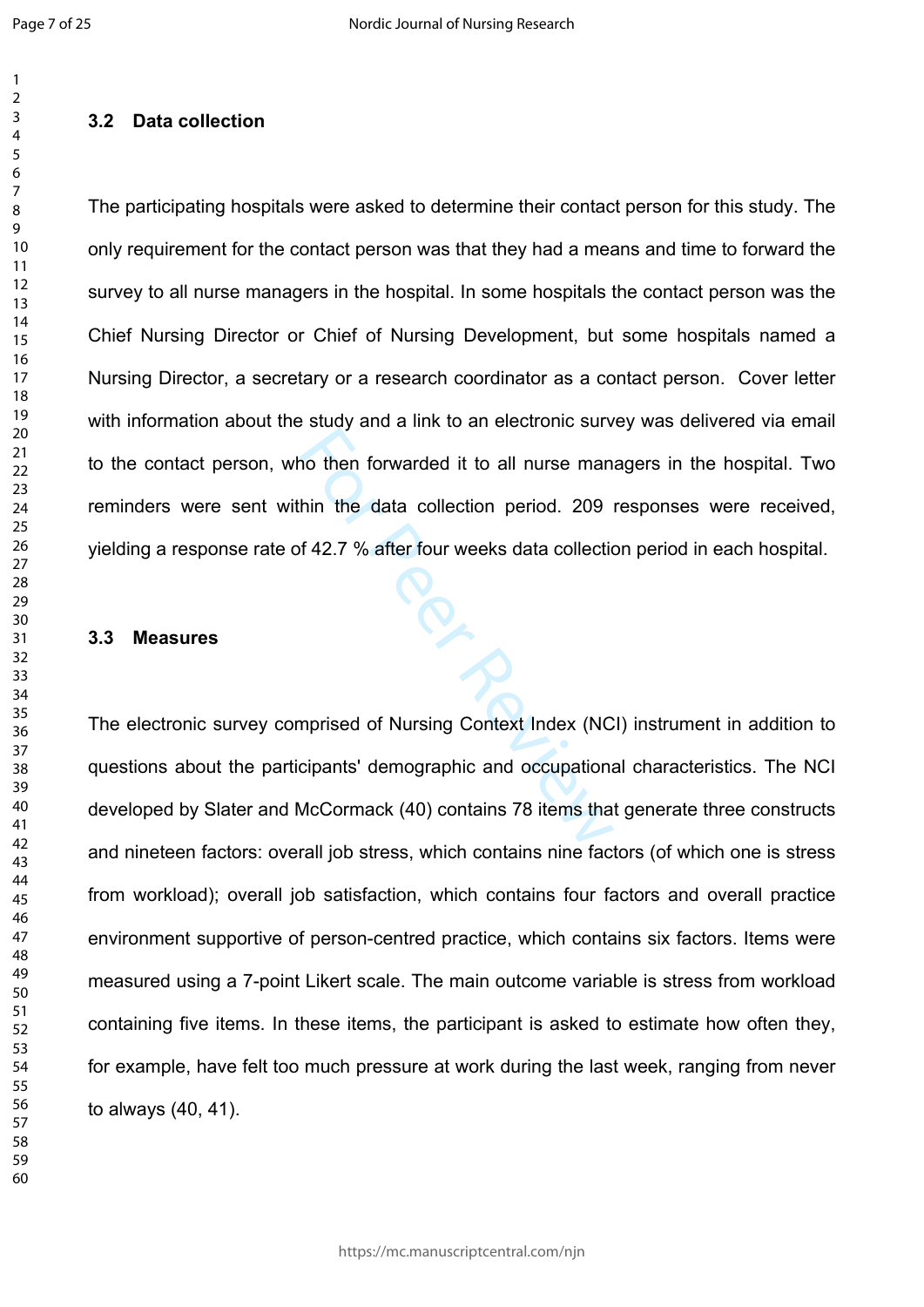The NCI instrument was originally developed to be used among nurses and this was the first study in which it was used among nurse managers. The internal consistency of the constructs was verified using Cronbach's alpha coefficient, and the values ranged from 0.87 to 0.89 in two constructs (job satisfaction and practice environment) and from 0.63 to 0.95 in the nineteen factors of job stress, job satisfaction and practice environment. The alpha values corresponded with the previous studies using the same instrument (40, 42, 43) and were considered adequate (44). The electronic survey was piloted prior to use with four nurse managers and no changes were seen necessary or applicable as some of the feedback regarded the validated instrument.

#### **3.4 Data analysis**

Explidated instrument.<br>
Allyzed statistically with SPSS Statistics<br>
Structions of instruments. The data w<br>
bution. Therefore Median values (Md)<br>
Ated and statistical testing was underta<br>
Skal-Wallis H tests. Probability va Quantitative data was analyzed statistically with SPSS Statistics 26. Sum variables were formed in line with the instructions of instruments. The data was examined and found to deviate from normal distribution. Therefore Median values (Md) and lower  $(Q_1)$  and upper quartiles  $(Q_3)$  were reported and statistical testing was undertaken using non-parametric Mann Whitney U and Kruskal-Wallis H tests. Probability values < 0.05 were considered as statistically significant. Nurse managers' job satisfaction and job stress were interpreted low with scores lower than three, moderate with scores from three to five and high with scores higher than five. Practice environment was interpreted as not person-centred with scores lower than three, neutral with scores from three to five and person-centred with scores higher than five. High scores in the construct intention to leave were interpreted according to the NCI instrument as positive perceptions of the practice environment and as having little intentions to leave the organization.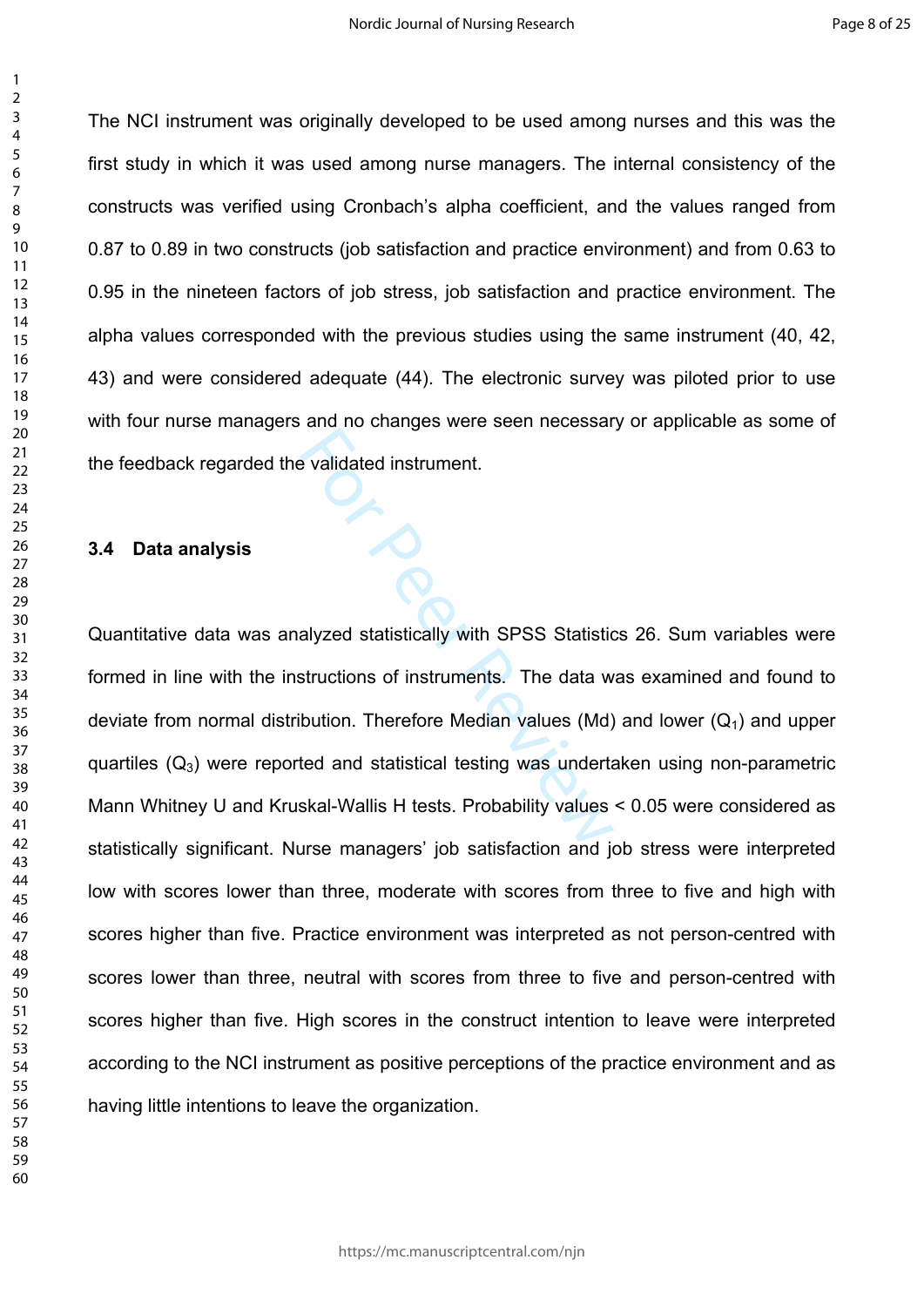$\mathbf{1}$  $\overline{2}$  $\overline{3}$ 

## $\overline{4}$  $\overline{7}$  $\mathsf{Q}$

## **4 RESULTS**

A total of 209 completed questionnaires were received. The respondents were 53 years old on average ( $Q_1$ =47,  $Q_3$ =57), the youngest being 32 years and oldest 63 years old. 95 % of the respondents were female. The majority (69 %) were middle or upper level managers, such as head nurses and nursing directors, although other titles with similar job descriptions were also in use. 31 % of the respondents were assistant head nurses, charge nurses or other first level nurse managers.

ents (52 %) had less than 10 years of<br>
(b) of the respondents had 10 to 20 year<br>
(ears of experience as a manager.<br>
(experience as a manager.<br>
(experience as a manager.<br>
(experience as a manager.<br>
(experience as a manager Over half of the respondents (52 %) had less than 10 years of experience as a manager. Little over one third (36 %) of the respondents had 10 to 20 years of experience and only 7 % had more than 20 years of experience as a manager. The average amount of employees that a nurse manager oversaw was 28. Approximately one half of the respondents (49 %) oversaw 20 to 50 employees, every third (31 %) fewer than 20 employees and every fifth (20 %) more than 50 employees. Approximately every other nurse manager also supervised another nurse manager (53 %).

One half of the respondents (50 %) had a Diploma or Associate's Degree as their educational level. 10 % of the respondents had completed a Bachelor's Degree, 23 % had a Master's Degree and 15 % had a Doctoral Degree. A few respondents reported complementing their Diploma or Associate's Degree with studies in management.

Table 1. about here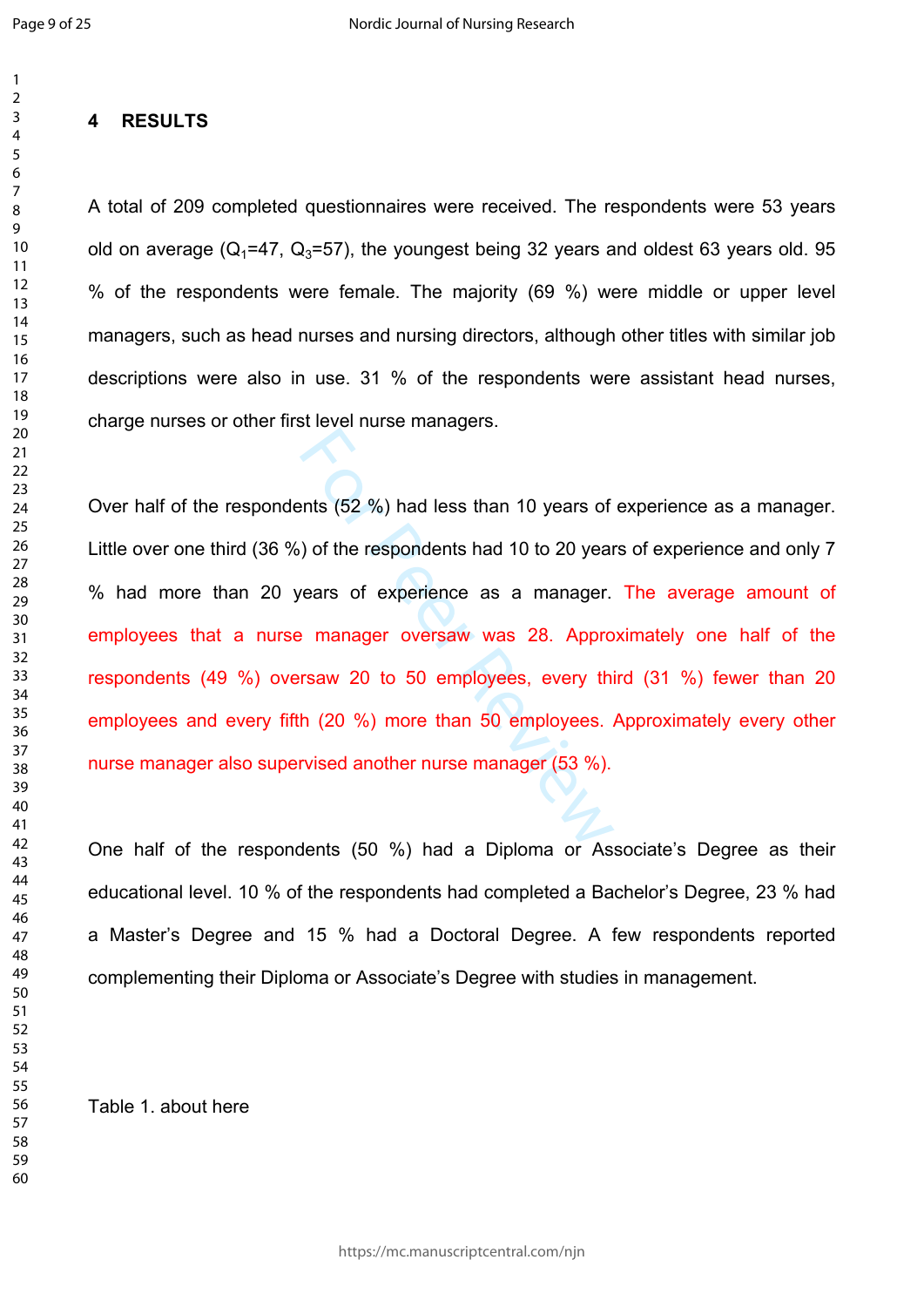# **4.1 Nurse managers' stress from workload and its connection to factors of job stress, constructs and factors of job satisfaction and practice environment**

Nurse managers reported moderate stress from workload (Md 4.0,  $Q_1$  3.2,  $Q_3$  5.0) with highest scores given to the job entailing too much pressure (Md  $5.0$ ,  $Q_1$ ,  $3.0$ ,  $Q_3$  6.0). Overall, moderate scores were also given to other factors, such as always being in a hurry to complete one's work (Md 4.0,  $Q_1$  3.0,  $Q_3$  5.0) and being asked to do too much (Md 4.0,  $Q_1$  3.0,  $Q_3$  5.0, table 2.)

Table 2. about here

%, n=40) nurse manager experienced<br>
, n=119) moderate and just over a fift<br>
experiencing high levels of stress from<br>
every other attribute than nurse m<br>
f stress from workload. High levels of<br>
r levels of overall job sati However, every fifth (20 %, n=40) nurse manager experienced a high level of stress from workload, over half (59 %, n=119) moderate and just over a fifth (21 %, n=42) low. Nurse managers who reported experiencing high levels of stress from workload also reported higher levels of stress in every other attribute than nurse managers who experienced moderate or low levels of stress from workload. High levels of stress from workload was also associated with lower levels of overall job satisfaction (p<0.001), personal satisfaction (p<0.001) and professional satisfaction (p<0.001, table 3).

Table 3. about here

High level of stress from workload was associated with a more negative perception of overall practice environment (p<0.001), nurse management (p=0.012), empowerment (p=0.033) and staffing and resources being adequate (p<0.001). Those nurse managers who experienced high levels of stress from workload reported significantly lower scores in the practice environment's attribute of intention to leave (p<0.001), which indicated a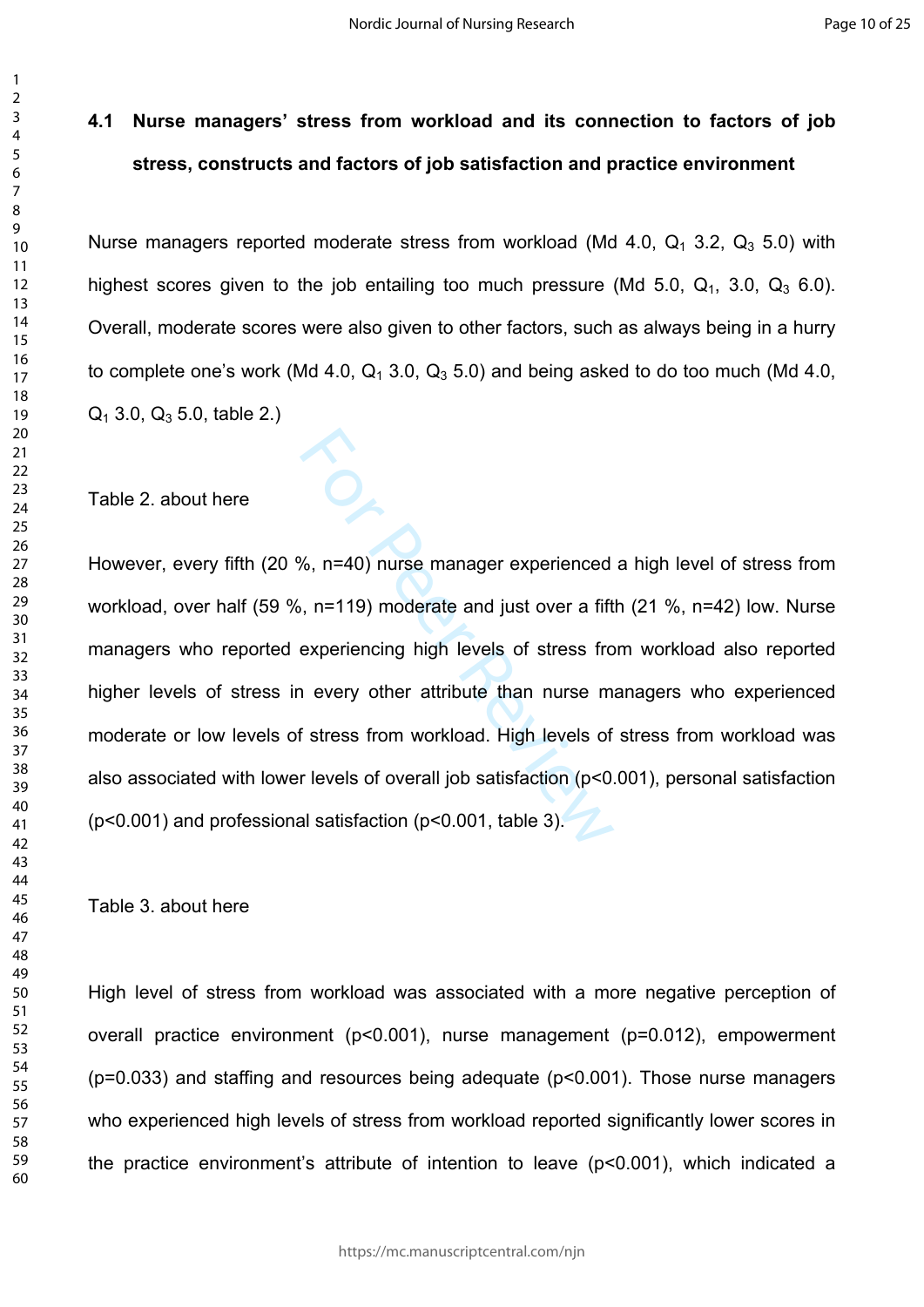$\mathbf{1}$  $\overline{2}$  $\overline{3}$  $\overline{4}$  $\overline{7}$ 

stronger intention to leave than nurse managers who reported moderate or low levels of stress from workload. No statistically significant associations were found between stress from workload and respondents' demographic characteristics.

#### **5 DISCUSSION**

om workload can be problematic. Nurs<br>truggle to manage their work are v<br>response rate of this study was qui<br>managers with the most stress from<br>ananagers with the most stress from<br>a stress from workload were given to<br>scores In this study nurse managers' stress from workload was overall reported moderate. In an earlier study nurse managers' stress from workload has been on a high level (1). Studying nurse managers' stress from workload can be problematic. Nurse managers that are under a lot of pressure and struggle to manage their work are very likely to not prioritize answering surveys. The response rate of this study was quite high (42,7 %) but it is possible that the nurse managers with the most stress from workload did not actually participate in this study.

The highest scores within stress from workload were given to the job entailing too much pressure, and moderate scores to other factors such as always being in a hurry to complete one's work and being asked to do too much. Earlier studies support this finding, since time pressure has been reported as one of the highest stressors in nurse managers' job (1) and nurse managers often have so many projects going on that they couldn't possibly achieve their goals before another project is already presented (25). The descriptions of nurse managers' daily work include a wide range of managerial work, administrative and financial duties as well as clinical work and other duties (45). Since the stress level was moderate in this study, it is possible that nurse managers sometimes enjoy the variation in their work and do not experience it as an adverse side of the job. The challenge of being asked to do a lot may act as an incentive to achieve more. It is also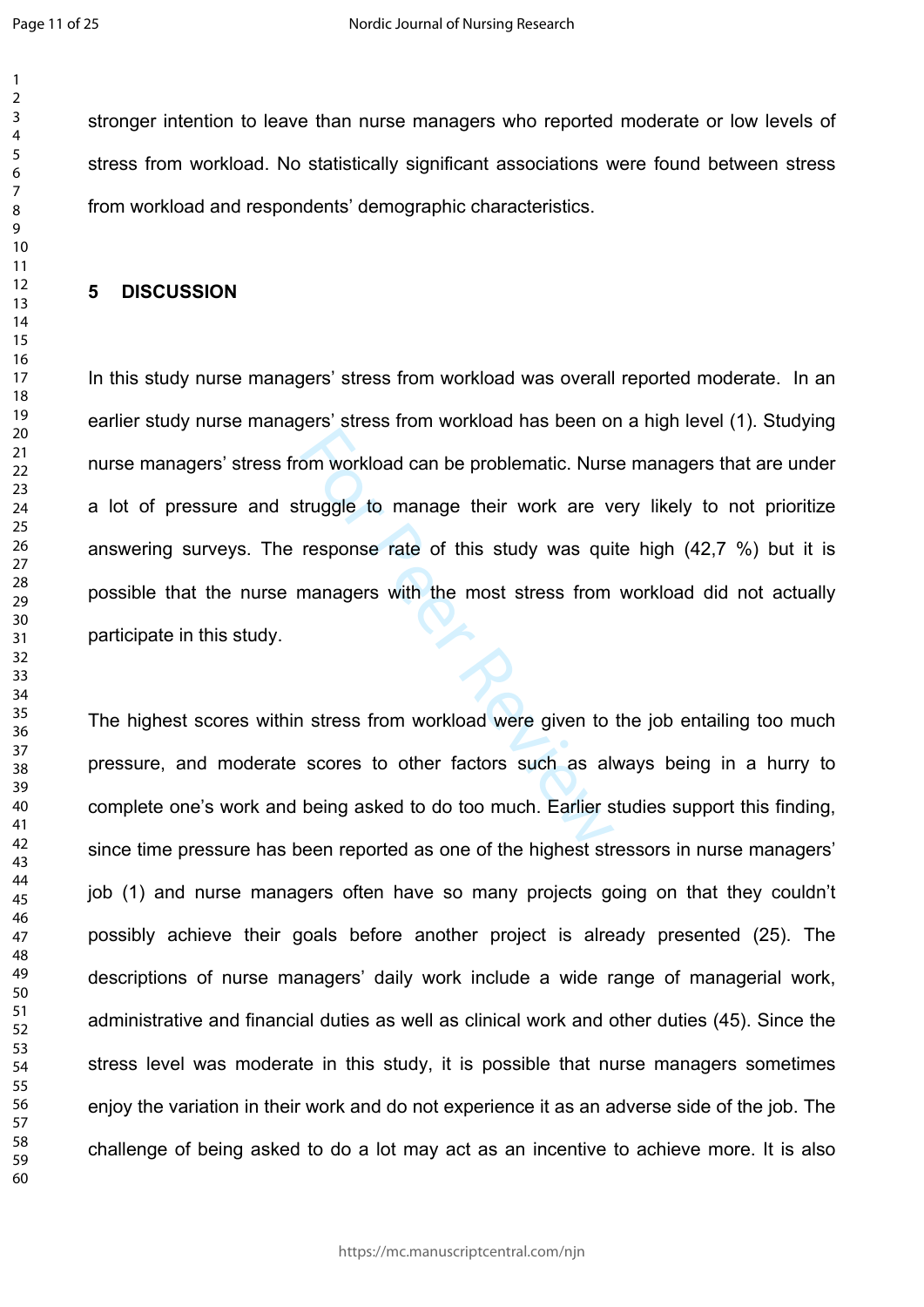possible that the difference in the stress experience between this study and previous studies could be explained by the difference in the average age that could in turn indicate experience in nursing and as a nurse manager. The average age of respondents in this study was 53, which was a little higher than the ones in previous studies (i.e. 1, 23). Excessive workload may especially target novice nurse managers on the qualitative side of workload since they do not necessarily yet have the skill set to tackle all kinds of problems efficiently. The tasks end up taking so much time and emotional and physical energy that one does not even have the time or possibility to gain new resources or develop skills (33). However, stress from workload did not yield a statistically significant difference with any of the demographic or occupational characteristics in this study.

Ever, stress from workload did not yieldemographic or occupational character-<br>Separation of the demographic or occupational character<br>Severed that a fifth of nurse managers  $\epsilon$ <br>Freestingly, nurse managers who reported<br>als In this study, it was discovered that a fifth of nurse managers experienced a high level of stress from workload. Interestingly, nurse managers who reported experiencing high levels of stress from workload also reported higher levels of stress in every single other job stress factor than nurse managers who experienced moderate or low levels of stress from workload. These findings do not explain the direction of the association. For instance, it could be that stress from workload causes stress from work-social life balance or that stress from the lack of communication and support causes stress from workload if one feels unsupported in handling all of the work. Previous studies have also discovered that trait negative affectivity has a positive relationship with job stressors such as workload. A nurse manager who has high stress from workload and every other stress factor, could also be high in negative affectivity and unintentionally create stressful work situations or perceive work environments as threatening even when they actually aren't (33). Nevertheless, nurse managers who experience high levels of stress from workload are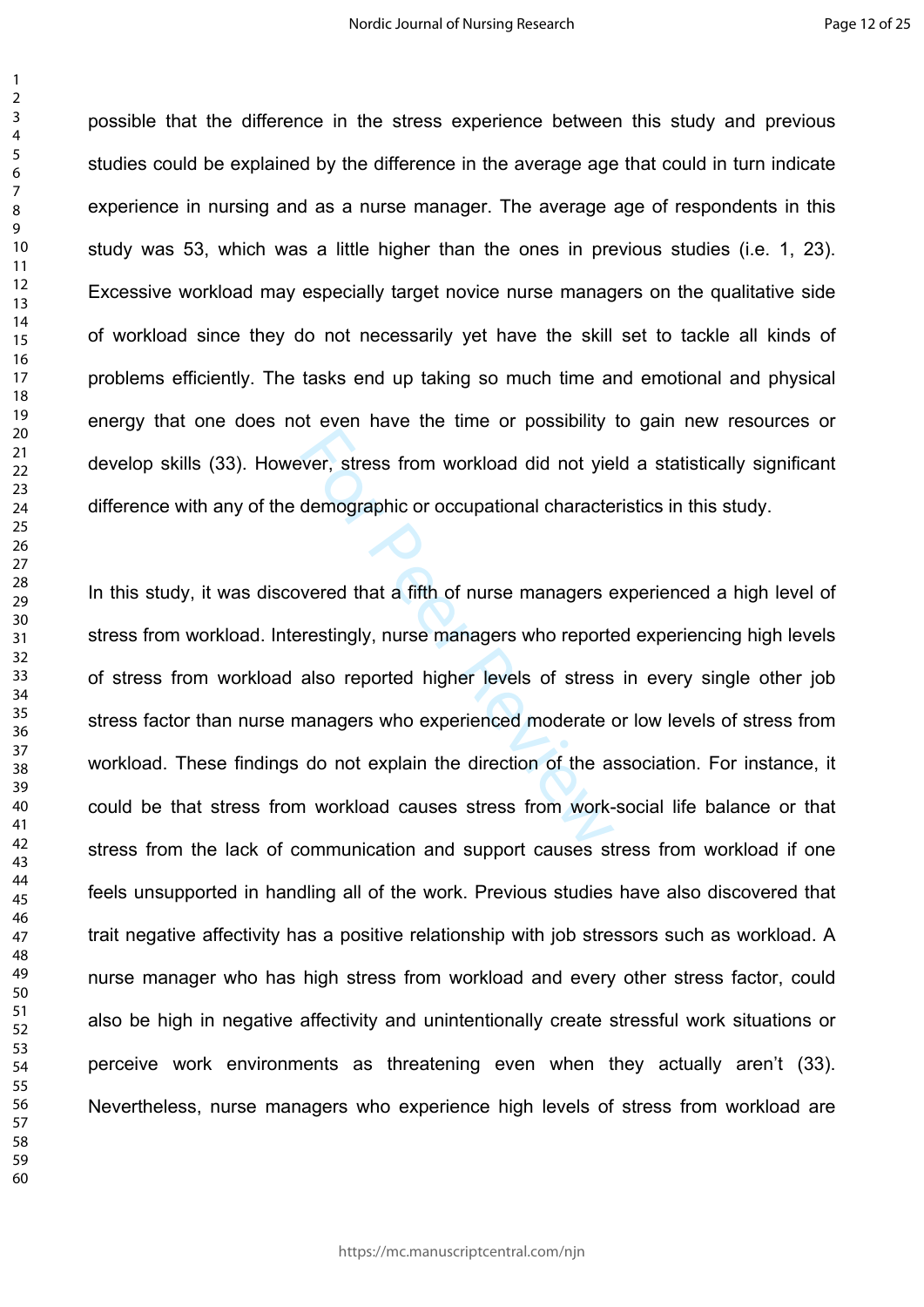$\mathbf{1}$ 

more likely to leave their jobs than nurse managers who reported moderate or low levels of stress from workload. It is therefore vital that we find ways to decrease their stress levels.

sion-making, variety in managerial ta<br>hagement and well-being it is possibl<br>workload indirectly. Even though the<br>e slightly less satisfied with training as<br>tistically significant.<br>a workload was associated with a mo<br>ent an High level of stress from workload was associated with lower levels of overall job satisfaction, personal satisfaction and professional satisfaction. This finding is consistent with a previous study that found a correlation between quantitative workload and job satisfaction. Like job stress, there was a connection between job satisfaction and negative affectivity, but also with general health, autonomy and variety (46). This indicates that offering freedom in decision-making, variety in managerial tasks as well as training in enhancing one's self-management and well-being it is possible to affect job satisfaction directly and stress from workload indirectly. Even though the nurse managers with high stress from workload were slightly less satisfied with training as well as pay and prospects, the difference was not statistically significant.

High level of stress from workload was associated with a more negative perception of overall practice environment and in the factors of nurse management, empowerment and adequate staffing and resources. A possible explanation to the more negative perception of nursing management with the nurse managers that experience high stress from workload could be the span of control. The amount of full-time equivalents (FTEs) that nurse managers oversee varies a lot. In this study the average amount of employees per manager was 28, but every fifth nurse manager had more than 50 employees. In this amount of employees the administrative tasks tend to pile up. The manager role might have some work built in that is not even specifically a nursing function. In that case the nurse manager could benefit from an administrative assistant or at least an assistant nurse manager, especially when the span of control is large (25, 47, 48). In a previous study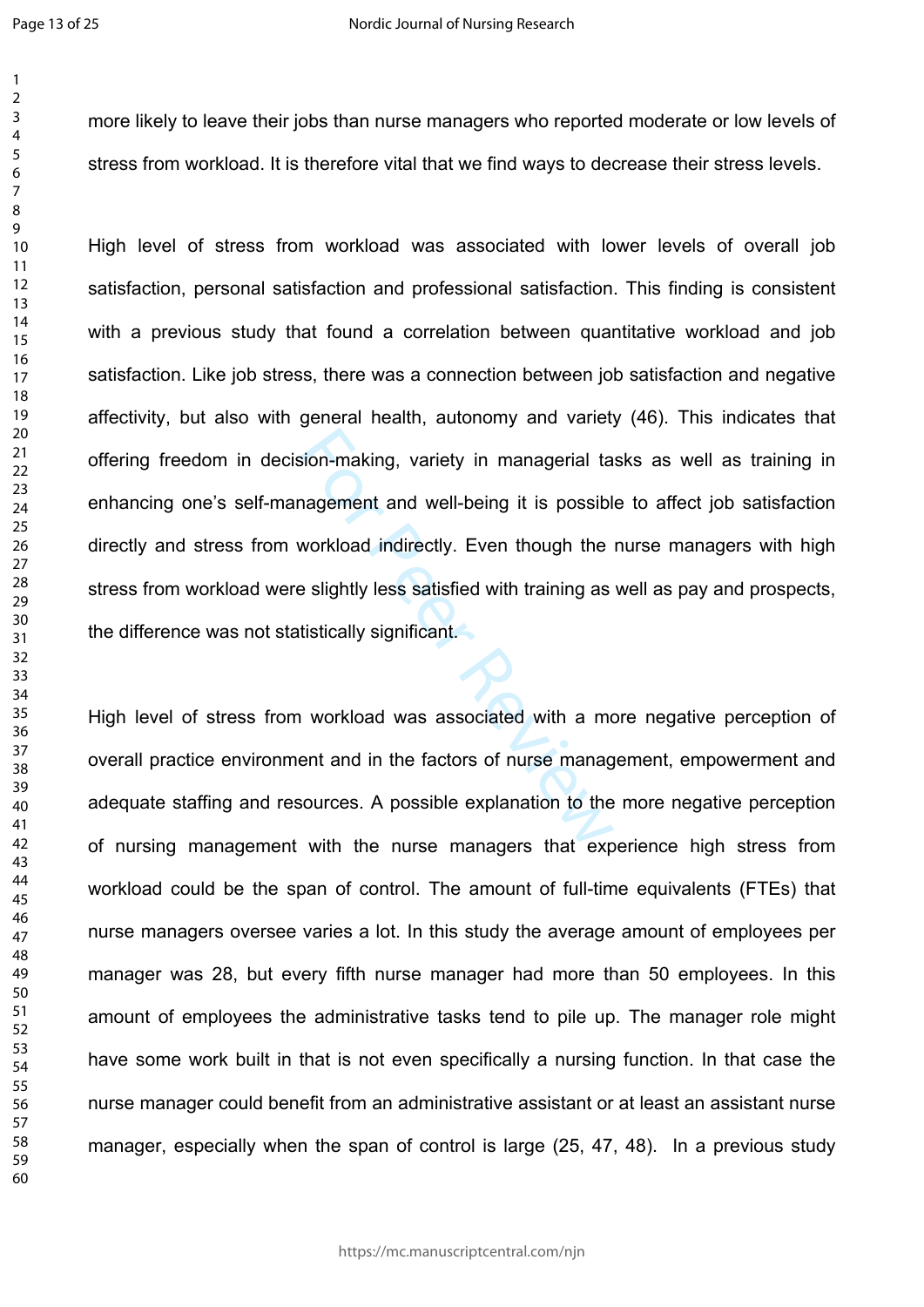ward managers reported that after administrative assistants took tasks from the manager's hands, visible and active leadership was increased and both key performance measures and staff motivation were improved (47). Instead, often nurse managers are offered more responsibilities with the same performance expectations and without additional resources and any tasks taken away (25).

leadership styles have a significant<br>aging the nurses to take part in the dec<br>ce autonomously (6). At the same<br>part in solving problems decreases,<br>would require opportunities for peer a<br>sense of workload is negatively rela Health service administrators should assist nurse managers in transformational and participative leadership styles, since they could be beneficial to both nursing staff and the nurse manager. These leadership styles have a significant relationship with nurses' turnover intention by engaging the nurses to take part in the decision making and resolving problems in the workplace autonomously (6). At the same time the need for nurse managers to take active part in solving problems decreases, saving some time in the process.

Empowering structures would require opportunities for peer and superior support to a nurse manager, since the sense of workload is negatively related to general social support and support by one's supervisor as well as co-workers (33). Excessive workload may prevent one from fostering interpersonal relationships in the workplace (33) and nurse managers' job has been described as very lonely and lacking of support since there often is not enough - or at all - time for it (45). According to a previous study, insufficient empowerment is one of the most important factors for managers intending to leave (34).

The connection between stress from workload and a more negative perception of adequate staffing resources is supported by the fact that nurse managers spend an enormous amount of time managing staff shortages (30). According to a previous study,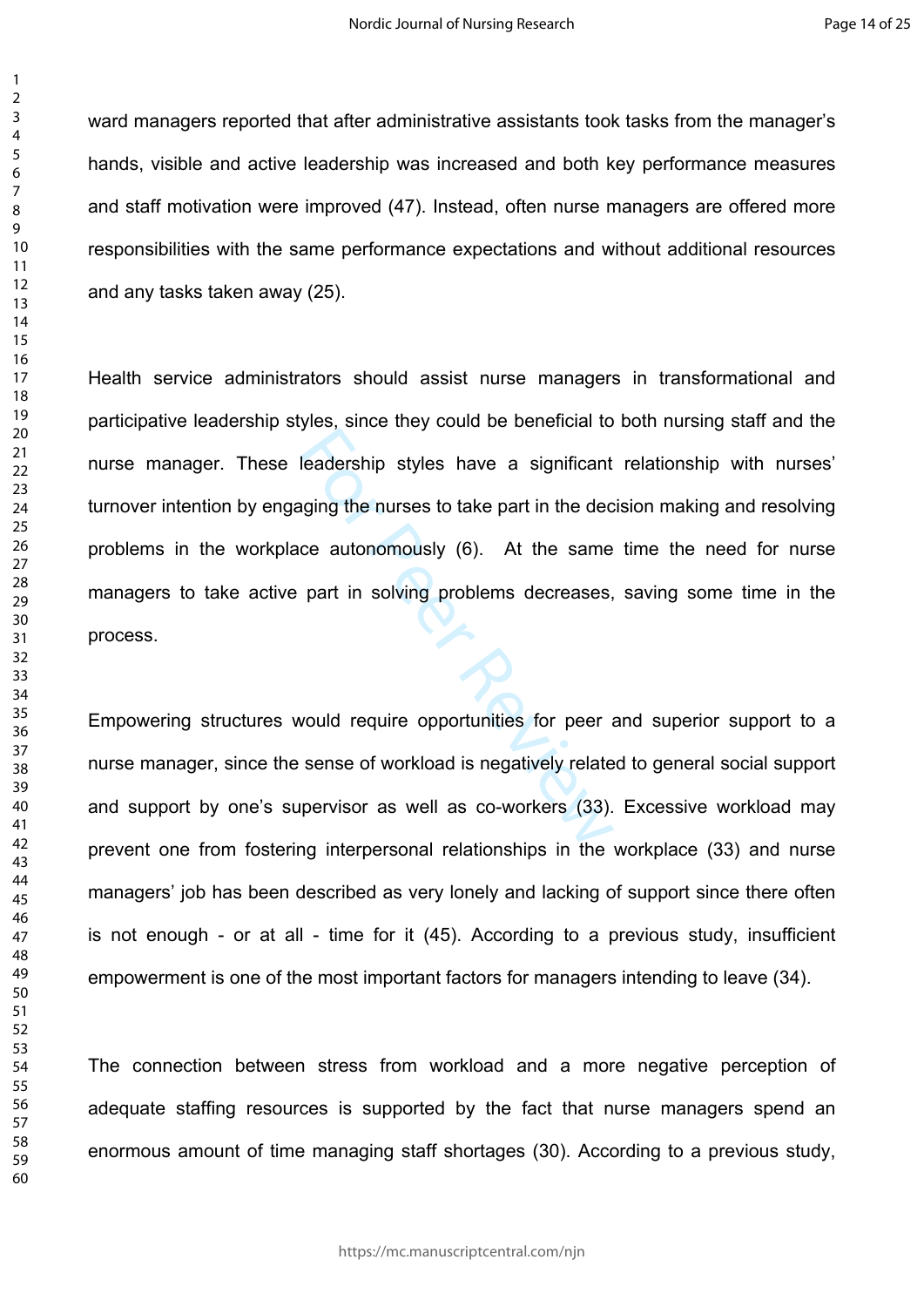$\mathbf{1}$  $\overline{2}$ 

staff shortages were also one of nurse managers' biggest stressors (1). Sufficient human or fiscal resources is one of the most important factors that makes it or breaks it for managers' recruitment or turnover, as it highlights the manager's ability to ensure high quality patient care (34, 48).

#### **5.1 Study limitations**

For Persons a limitation to this study, as every set<br>the point of view of an active nurse ma<br>e workload still is the one aspect of j<br>iy.<br>that nurse managers are at least mode<br>(i.e. 1, 23, 33) when this study repo<br>ne questi The data of this study was collected in spring 2016. In a constantly changing world and healthcare field this forms a limitation to this study, as every set of data is a reflection of its own time. Although, from the point of view of an active nurse manager of today it seems as nothing has changed. The workload still is the one aspect of job description that causes stress the most - every day.

Previous studies indicate that nurse managers are at least moderately stressed or even on the verge of burning out (i.e. 1, 23, 33) when this study reported that nurse managers stress levels were low. The questionnaire includes statements that can be considered not as applicable in describing the work context of nurse managers as the one of nurses. Partial nonresponse was detected more often in statements in which the patient was mentioned than the ones the patient was not mentioned in. Also the dimension of job stress did not include statements about financial control and following a budget, constant measuring of operations, role distress and overload and round-the-clock responsibility, which are important stressors for nurse managers according to previous studies (i.e. 28, 29, 33). It appears that the instrument could be further developed and tested to better describe nurse managers' work context. However, the construct of workload was, in the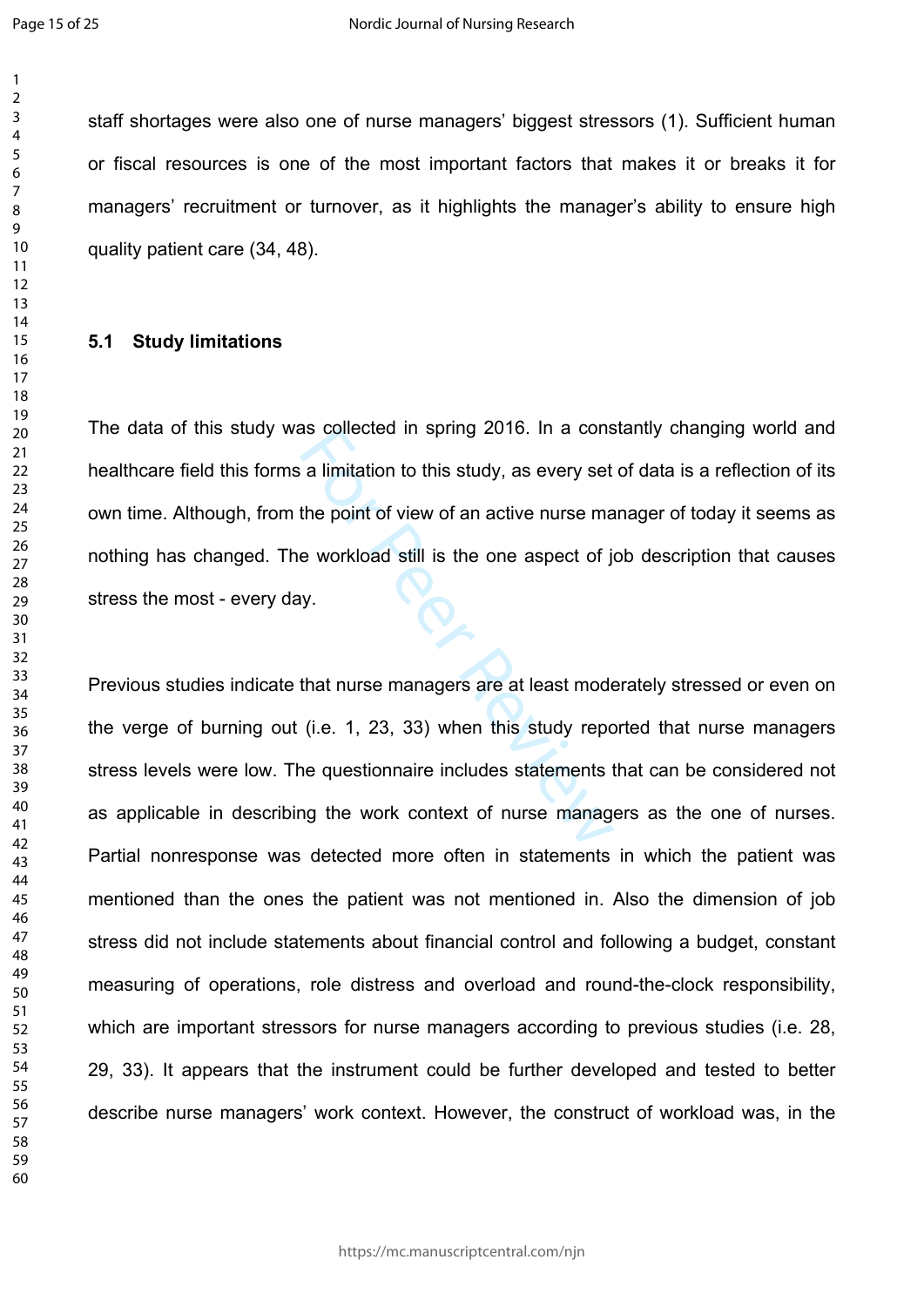researchers' opinion, applicable to describe the nurse managers' stress as it did not focus on statements about direct patient care.

 $P_{\mathcal{C}_{L_{\cdot}}}$ Concerned the data collection, some amount of variation existed among the selected hospitals and what they included in the central hospital activities, thus impacting how many nurse managers existed. However, the ultimate goal was to reach all nursing managers in the selected central hospitals. Central hospitals in addition to university hospitals of the hospital districts are responsible for the most demanding medical operations and specialised medical care services are provided at hospitals in Finland. Specialised medical care refers to examinations and treatments, such as surgeries, provided by medical specialists at hospitals (39). This study included nursing units from a range of different specialties as seen in Table 1, and is therefore also generalizable to various nursing settings.

## **6 CONCLUSION**

Nurse managers working nationwide in Finnish central hospitals reported moderate levels of stress from workload. However, every fifth nurse manager experienced a high level of stress from workload, which is associated with increased job stress in numerous aspects, decreased overall job satisfaction and negative perception of practice environment. This study reveals a critical need to identify those around 20% nurse managers, who experience high levels of stress from workload in order to support and retain them in their positions and to enhance their satisfaction.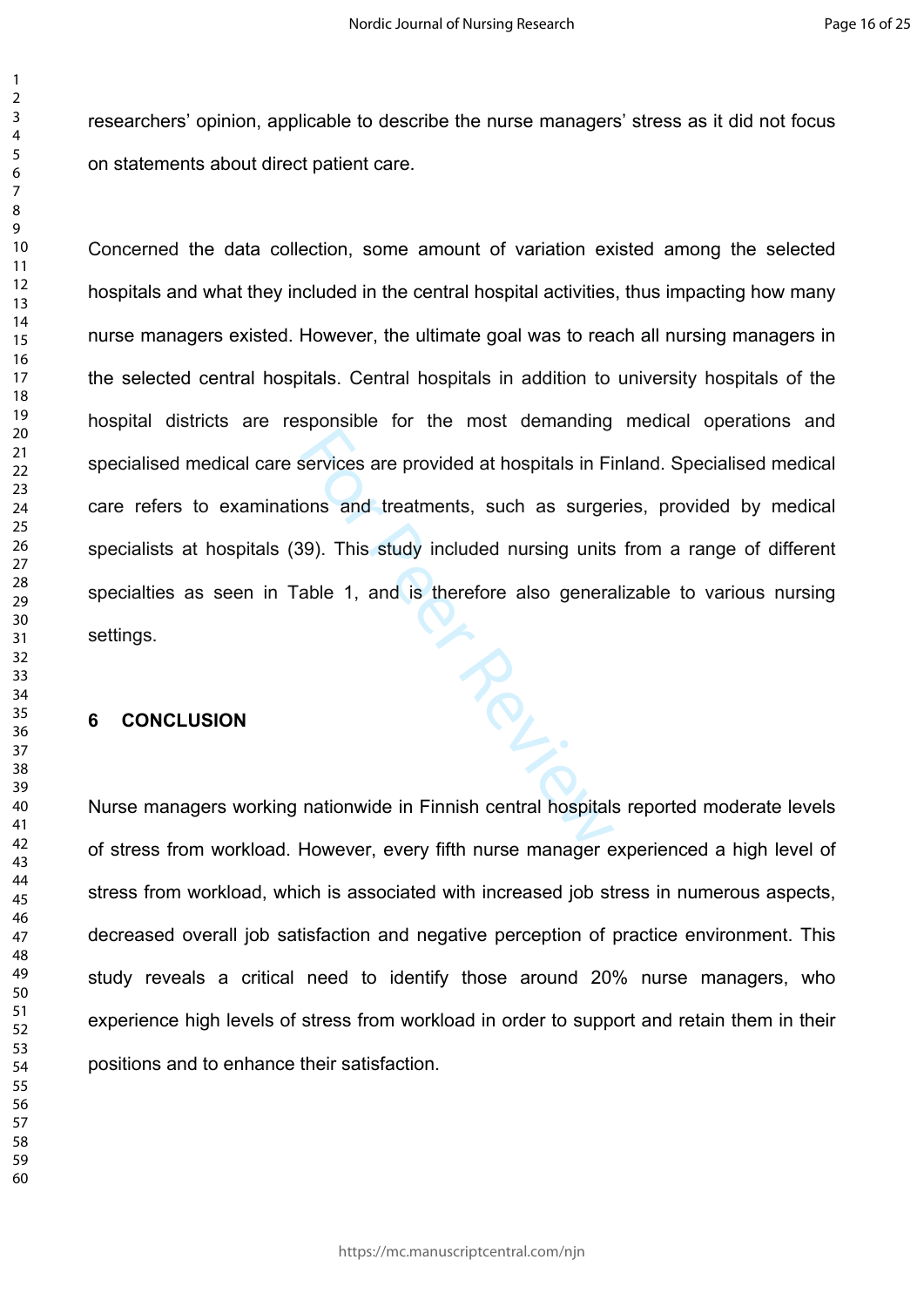$\mathbf{1}$ 

Nurse managers' perceptions of workload should be taken into consideration when designing leadership structures and dividing work in certain organizations. Nursing management needs adequate staffing and resources, clear division of work and better empowering structures as a foundation from which to face the future challenges of healthcare reform. Stress from workload could be addressed by enhancing nurse managers' personal and professional satisfaction by enabling a better work-life balance and offering training in self-management and well-being.

## **7 ETHICAL CONSIDERATIONS**

RATIONS<br>
RATIONS<br>
Medical Research Act (49). Appropr<br>
Atting hospitals before conducting the<br>
puse the Nursing Context Index ins<br>
and written consent forms could not t<br>
red a comprehensive information letter<br>
s considered The approval from a Research Ethics Committee was not required for this kind of survey in Finland according to the Medical Research Act (49). Appropriate study approvals were obtained from all participating hospitals before conducting the survey. The authors also obtained a permission to use the Nursing Context Index instrument. The survey was completed anonymously, and written consent forms could not therefore be collected. The respondents were delivered a comprehensive information letter about the study. After that, answering the survey was considered as informed consent to participate in the study. The anonymity of the respondents was also protected throughout the study, for example by grouping the respondents if there were few respondents in certain health care units or demographic characteristics. The data is stored on a password protected hard drive by the head researcher as long as it is still needed in the research project. When there is no further use for the data, it will be appropriately destroyed.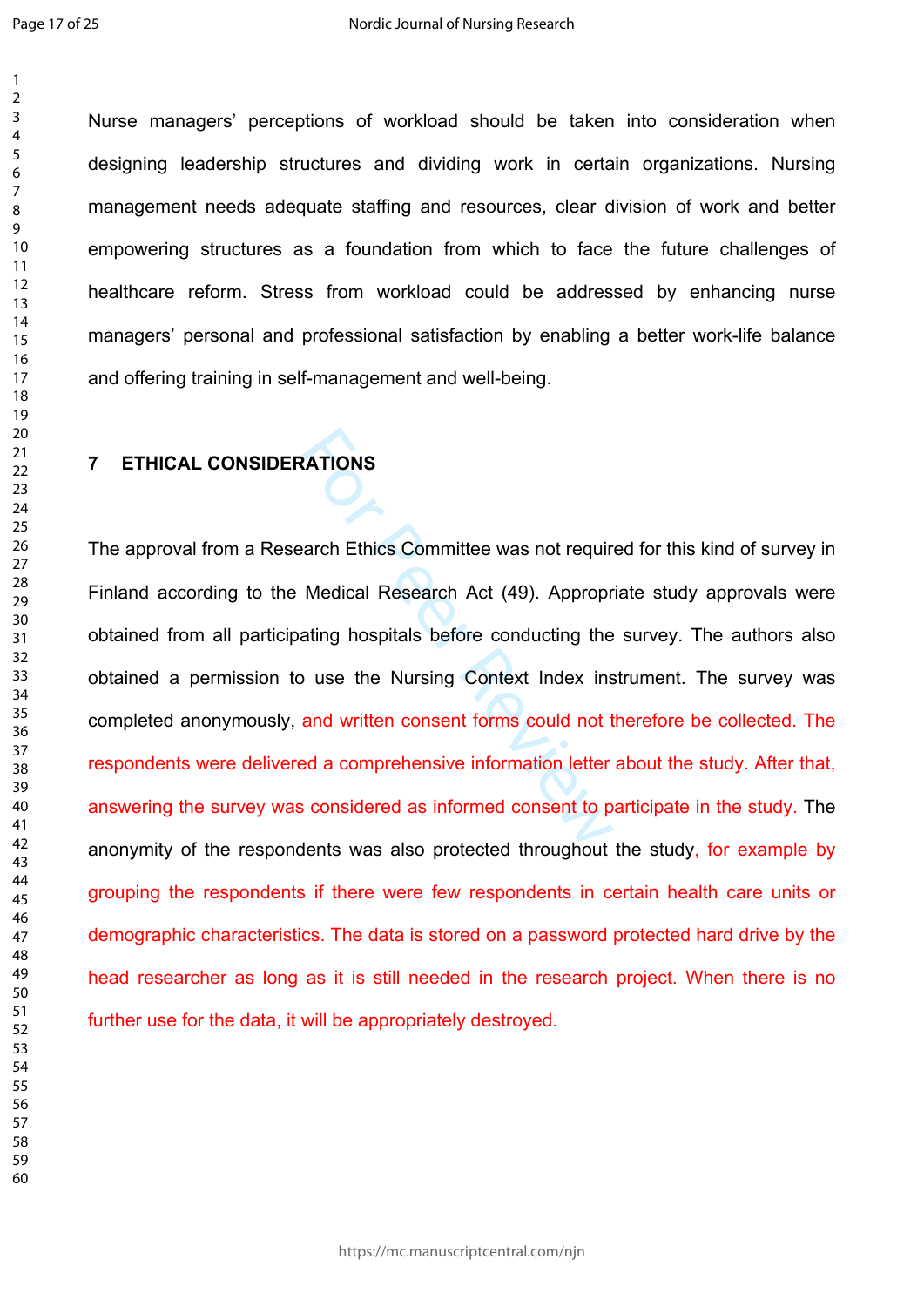## **8 ACKNOWLEDGEMENTS**

We thank Professor xx for his valuable comments regarding the Nursing Context Index (NCI).

# **9 AUTHOR CONTRIBUTIONS**

C., DD; Manuscipt review: AA, BB, C<br>
CONFLICTING INTERESTS<br>
CONFLICTING INTERESTS<br>
there is no conflict of interest. Planning: AA, BB, CC; Data collection: AA; Data Analysis: AA, BB, CC; Manuscript preparation: AA, BB, CC, DD; Manuscipt review: AA, BB, CC, DD. All authors have approved of the final version of the manuscript being submitted.

# **10 DECLARATION OF CONFLICTING INTERESTS**

The authors declare that there is no conflict of interest.

# **11 FUNDING**

The authors received no financial support for the research, authorship, and/or publication of this article.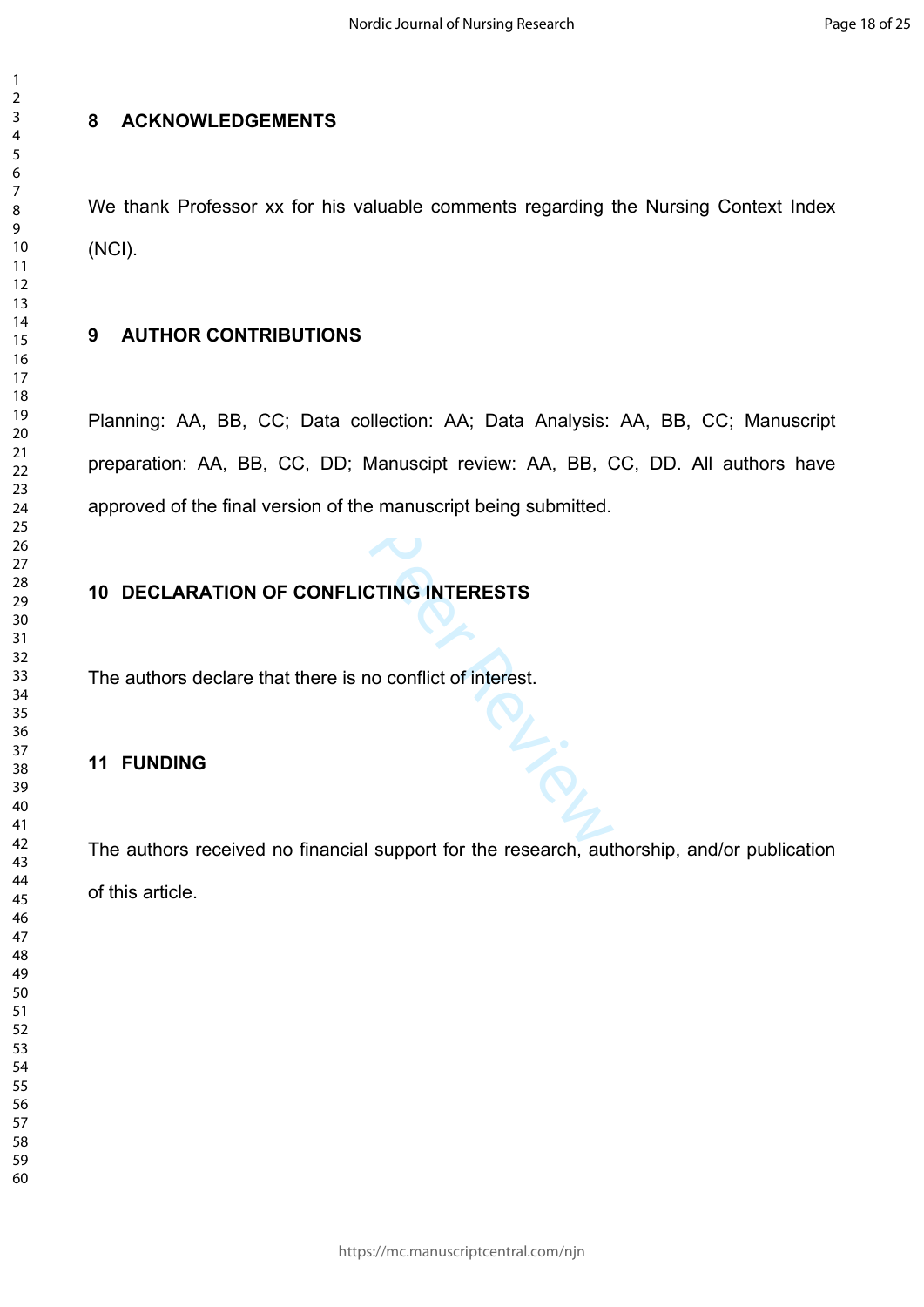$\mathbf{1}$  $\overline{2}$ 

# **REFERENCES**

- 1. Pegram AM, Grainger M, Jones K, et al. An exploration of the working life and role of the ward manager within an acute care hospital organisation. *Journal of Research in Nursing,* 2015; 20: 312–328.
- 2. Labrague LJ, McEnroe-Petitte DM, Leocadio MC, et al. Stress and ways of coping among nurse managers: An integrative review. *J Clin Nurs,* 2018; 27: 1346–1359.
- 3. Loveridge S. Straight talk: Nurse manager role stress. *Nurs Manage,* 2017; 48: 20– 27.
- 4. Pishgooie AH, Atashzadeh-Shoorideh F, Falcó-Pegueroles A, et al. Correlation between nursing managers' leadership styles and nurses' job stress and anticipated turnover. *J Nurs Manag,* 2019; 27: 527–534.
- 5. Kristiansen M, Westeren KI, Obstfelder A, et al. Coping with increased managerial tasks: tensions and dilemmas in nursing leadership. *Journal of Research in Nursing*, 2016; 21: 492−502.
- 6. Magbity JB, Ofei AMA and Wilson D. Leadership styles of nurse managers and turnover intention. *Hospital Topics,* 2020; 98: 45–50.
- 7. Dewanto A and Wardhani V. Nurse turnover and perceived causes and consequences: a preliminary study at private hospitals in Indonesia. *BMC Nurs,* 2020; 17: (Suppl 2), 52
- 8. Mossburg SE. Baby boomer retirement: Are you up to the challenge?. *Nurse Manage,* 2018; 3: 13–14.
- 492-502.<br>
MA and Wilson D. Leadership styles of<br>
Hospital Topics, 2020; 98: 45–50.<br>
Interactional V. Nurse turnover and perceive<br>
reliminary study at private hospitals in<br>
1, 52<br>
y boomer retirement: Are you up to the<br>
13– 9. Warshawsky NE, Wiggins AT and Rayens MK. The influence of the practice environment on nurse managers' job satisfaction and intent to leave. *J Nurs Adm,*  2016; 46: 501–507.
- 10.Dyess SM, Sherman RO, Pratt BA et al. Growing nurse leaders: Their perspectives on nursing leadership and today's practice environment. *OJIN,* 2016; 1:
- 11.Keith AC, Neff D and Parchment J. Factors that influence nurse manager job satisfaction: An integrated literature review. *J Nurs Manag,* 2020; 00: 1–12.
- 12.Kantanen K, Kaunonen M, Helminen M, Suominen T. Leadership and management competencies of head nurses and directors of nursing in Finnish social and health care. *Journal of Research in Nursing,* 2017; 22: 228–244.
- 13.Lehtonen M-R, Roos M, Kantanen K, et al. International Nursing: Nurse Managers' Leadership and Management Competencies Assessed by Nursing Personnel in a Finnish Hospital. *Nurs Adm Q,* 2018; 42: 164–174.
- 14.Häggman-Laitila A, Romppanen J. Outcomes of interventions for nurse leaders' well-being at work: A quantitative systematic review. *J Adv Nurs,* 2018; 74: 34–44.
- 15.Bjerregård Madsen J, Kaila A, Vehviläinen-Julkunen K, et al. The job contents of directors of nursing and frontline nurse managers in specialized health care. (Hoitotyön johtajien ja lähijohtajien työn sisältö erikoissairaanhoidossa.) *Hoitotiede,* 2020; 32: 75–85.
- 16.Niemi R, Roos M, Harmoinen M, et al. [Appreciative management assessed by](https://www-ncbi-nlm-nih-gov.helios.uta.fi/pubmed/29961973)  [physiotherapists working in public or private sector: A cross-sectional study.](https://www-ncbi-nlm-nih-gov.helios.uta.fi/pubmed/29961973) *Physiother Res Int,* 2018; 23:e1724.
- 17.Harmoinen M, Suominen T. Realizing appreciative management from the viewpoint of first-line managers in social and health care. *Scand J Caring Sci,* 2020; 34: 78– 86.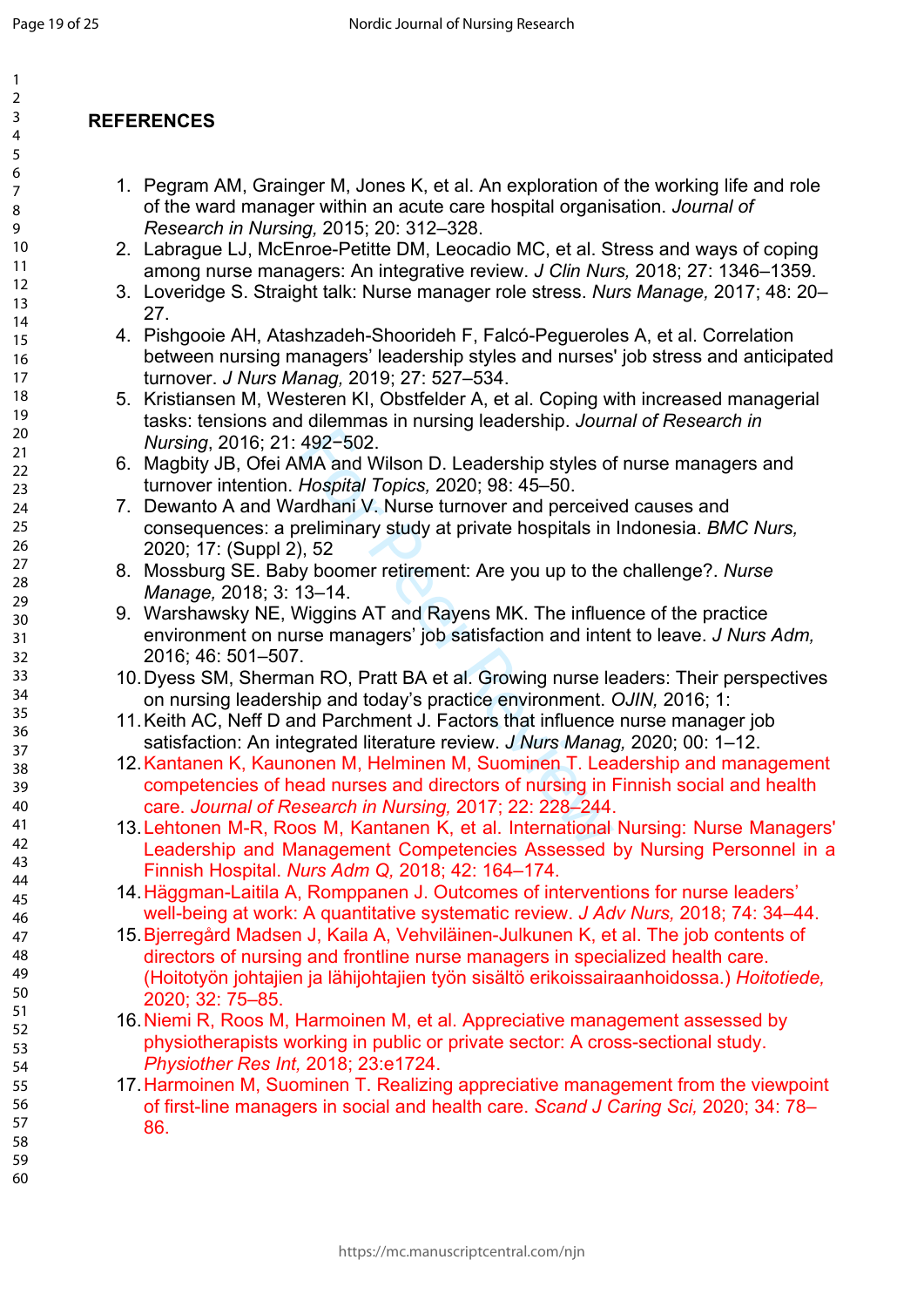- 18.Viinikainen S, Rostila I, Green P, et al. The organizational social context in public healthcare as viewed by first-line nursing managers: A cross-sectional study. *Nord J Nurs Res,* 2019; 40: 89–96.
- 19.Jäppinen K, Roos M, Suominen T. The experience of workplace culture among nurse managers in central hospital (Keskussairaaloiden hoitotyön esimiesten kokemus työpaikkakulttuurista. Tutkiva hoitotyö) *Nursing Evidence,* 2019; 17: 3– 13.
- 20.Välimäki T, Partanen P, Häggman-Laitila A. An Integrative Review of Interventions for Enhancing Leadership in the Implementation of Evidence-Based Nursing. *Worldviews Evid Based Nurs,* 2018; 15: 424–431.
- 21.Lunden A, Teräs M, Kvist T, et al. Nurse leaders' perceptions and experiences of leading evidence: A qualitative enquiry. *J Nurs Manag,* 2019; 27: 1859–1868.
- 22.Singh H and Prakash N. Differences in physical, behavioral and emotional health of managers at different levels of management. *Indian Journal of Health and Wellbeing,* 2019; 10: 180–188.
- F, Ehrhart MG, et al. Predictors and overal by AWHONN members. *J Obstet*<br>riaenssens J, Dilles T, et al. Impact of racteristics on nursing unit managers' v<br>*lurs*, 2014; 70: 2622–2633.<br>Jht talk: Nurse manager role stressor 23.Kath LM, Stichler JF, Ehrhart MG, et al. Predictors and outcomes of nurse leader job stress experienced by AWHONN members. *J Obstet Gynecol Neonatal Nurs,*  2013; 42: E12–25.
- 24.Van Bogaert P, Adriaenssens J, Dilles T, et al. Impact of role-, job- and organizational characteristics on nursing unit managers' work related stress and well-being. *J Adv Nurs,* 2014; 70: 2622–2633.
- 25.Loveridge S. Straight talk: Nurse manager role stress. *Nurs Manage,* 2017; 48: 20– 27.
- 26.Udod SA, Cummings GG, Care WD, et al. Role stressors and coping strategies among nurse managers. *Leadersh Health Serv,* 2017; 30: 29−43.
- 27.Ericsson U and Augustinsson S. The role of first line managers in healthcare organisations – a qualitative study on the work life experience of ward managers. *Journal of Research in Nursing,* 2015; 20: 280–295.
- 28.Warshawsky NE, Lake SW and Brandford A. Nurse managers describe their practice environments. *Nurs Adm Q,* 2013; 37: 317–325.
- 29.Keys Y. Looking ahead to our next generation nurse leaders: generation X nurse managers. *J Nurs Manag,* 2014; 22: 97–105.
- 30.Tewes R and Fischer T. Too busy to lead? Current challenges for German nurse leaders. *J Nurs Manag,* 2017; 25: 1–3.
- 31.Udod SA and Care WD. Nurse managers' work stressors and coping experiences: unravelling the evidence. *Nurs Leadersh,* 2011; 24: 57–71.
- 32.Nixon AE, Mazzola JJ, Bauer J, et al. Can work make you sick? A meta-analysis of the relationships between job stressors and physical symptoms. *Work & Stress,*  2011; 25: 1–22.
- 33.Bowling NA, Alarcon GM, Bragg CB, et al. A meta-analytic examination of the potential correlates and consequences of workload. *Work & Stress,* 2015; 29: 95– 113.
- 34.Hewko SJ, Brown P, Fraser KD, et al. Factors influencing nurse managers' intent to stay or leave: a quantitative analysis. *J Nurs Manag,* 2015; 23: 1058–1066.
- 35.Nourry N, Luc A, Lefebvre F, et al. Psychosocial and organizational work environment of nurse managers and self-reported depressive symptoms: Crosssectional analysis from a cohort of nurse managers. *Int J Occup Med Environ Health,* 2014; 27: 252−269.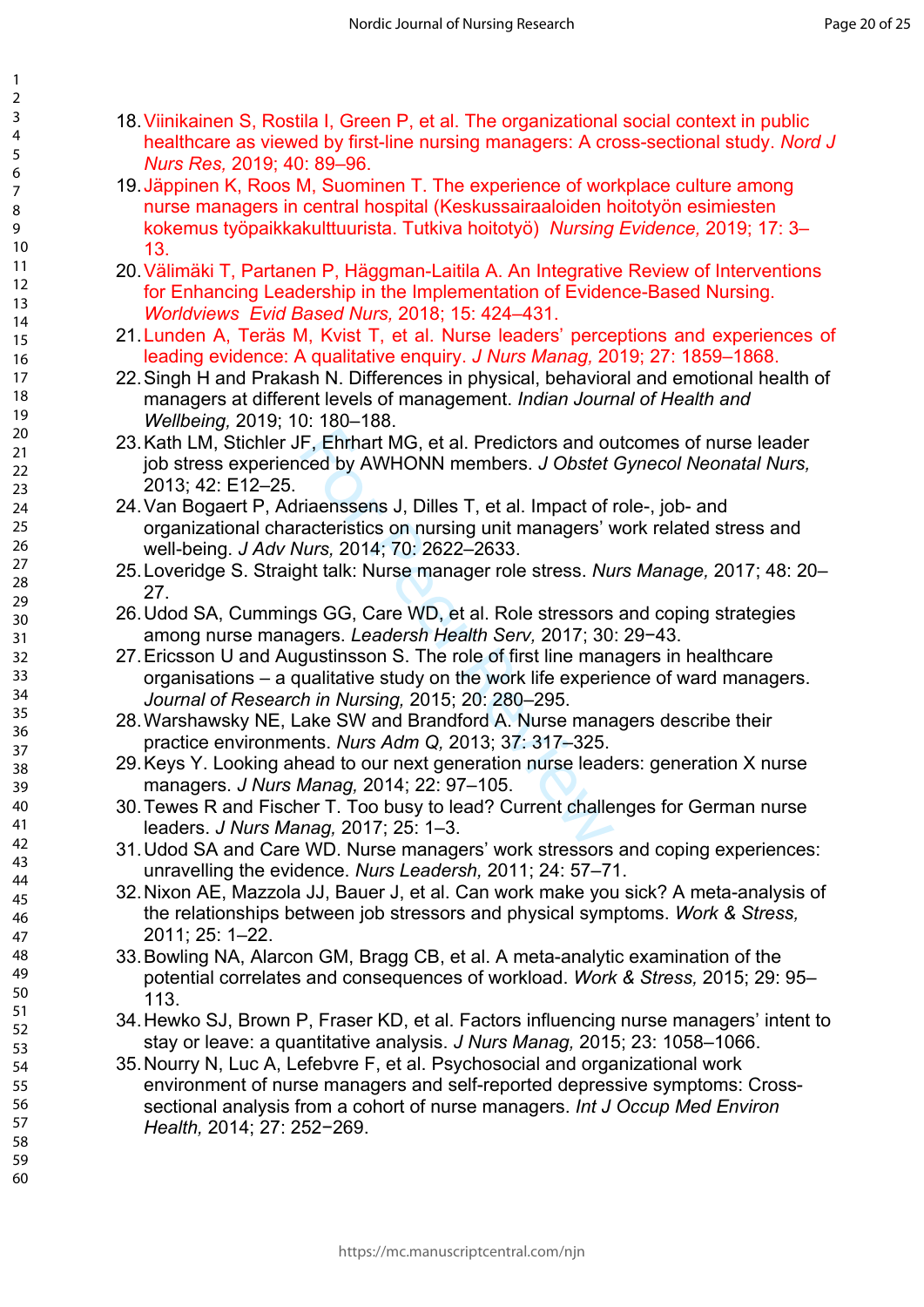| 1                                         |  |
|-------------------------------------------|--|
| ,                                         |  |
| 3                                         |  |
| 4                                         |  |
| 5                                         |  |
|                                           |  |
| 6                                         |  |
|                                           |  |
| 8                                         |  |
| )                                         |  |
| 10                                        |  |
| 1<br>$\mathbf{1}$                         |  |
| 1<br>$\overline{2}$                       |  |
|                                           |  |
| 13                                        |  |
| 1<br>4                                    |  |
| 15                                        |  |
| 16                                        |  |
| 17                                        |  |
| 18                                        |  |
|                                           |  |
| 19                                        |  |
| 20                                        |  |
| $\overline{21}$                           |  |
| $\overline{2}$<br>$\overline{ }$          |  |
| $\overline{2}$<br>3                       |  |
| $\frac{24}{3}$                            |  |
| 25                                        |  |
|                                           |  |
| $\frac{26}{5}$                            |  |
| $^{27}$                                   |  |
| $\overline{28}$                           |  |
| 29                                        |  |
| 30                                        |  |
| $\overline{\textbf{3}}$                   |  |
|                                           |  |
| $\overline{\mathbf{3}}$<br>$\overline{ }$ |  |
| $\overline{\mathbf{3}}$<br>ξ              |  |
| z,<br>4                                   |  |
| 35                                        |  |
| 36                                        |  |
|                                           |  |
| 37                                        |  |
| $\overline{\mathbf{g}}$                   |  |
| 39                                        |  |
| 40                                        |  |
| 41                                        |  |
| 42                                        |  |
| ξ<br>$\overline{4}$                       |  |
|                                           |  |
| 44                                        |  |
| 45                                        |  |
| 46                                        |  |
| 47                                        |  |
| 48                                        |  |
| 49                                        |  |
|                                           |  |
| 50                                        |  |
| 51                                        |  |
| 5.<br>$\overline{\mathcal{L}}$            |  |
| 5.<br>ξ                                   |  |
| 54                                        |  |
| 55                                        |  |
| 56                                        |  |
|                                           |  |
| 57                                        |  |
| 58                                        |  |
| 59                                        |  |

 $60$ 

36.Huyghebaert T, Fouquerau E, Lahiani F-J, et al. Examining the longitudinal effects of workload on ill-being through each dimension of workaholism. *International Journal of Stress Management,* 2018; 25: 144–162.

- 37.Adriaenssens J, Hamelink A, Bogaert PV. Predictors of occupational stress and well-being in First-Line Nurse Managers: A cross-sectional survey study*. Int J Nurs Stud,* 2017; 73: 85–92.
- 38.Conley KA. Nurse manager engagement: Strategies to enhance and maintain engagement. *J Nurs Adm,* 2017; 47: 454–457.
- 39.Ministry of Social Affairs and Health. Hospitals and specialised medical care, [https://stm.fi/en/article/-/asset\\_publisher/sairaalat-ja-erikoissairaanhoi-1](https://stm.fi/en/article/-/asset_publisher/sairaalat-ja-erikoissairaanhoi-1) (2019, accessed 10 november 2020).
- 40.Slater P, McCormack B and Bunting B. The development and pilot testing of an instrument to measure nurses' working environment: the Nursing Context Index. *Worldviews Evid Based Nurs,* 2009; 6: 173–182.
- 41.McCormack B, Dewing J, Breslin L, et al. Developing person-centred practice: nursing outcomes arising from changes to the care environment in residential settings for older people. *Int J Older People Nurs,* 2010; 5: 93–107.
- 42.Hahtela N. *Workplace culture in primary health care: the connection to nursingsensitive outcomes*. PhD Thesis, University of Tampere, Finland, 2015.
- 43.Eskola S, Roos M, McCormack B, et al. Workplace culture among operating room nurses. *J Nurs Manag,* 2016; 24: 725–734.
- 44.Tavakol M and Dennick R. Making sense of Cronbach's alpha. *Int J Med Educ*, 2011; 2: 53–55.
- arising from changes to the care envirceople. *Int J Older People Nurs*, 2010; *t*<br>ace culture in primary health care: the is . PhD Thesis, University of Tampere, I<br>McCormack B, et al. Workplace cultur<br>nag, 2016; 24: 725–7 45.Bjerregård Madsen J, Kaila A, Vehviläinen-Julkunen K, et al. Time allocation and temporal focus in nursing management: an integrative review. *J Nurs Manag,* 2016; 24: 983–993.
- 46.Djukic M, Jun J, Kovner C, et al. Determinants of job satisfaction for novice nurse managers employed in hospitals. *Health Care Manage Rev,* 2017; 42: 172–183.
- 47.Locke R, Leach C, Kitsell F, et al. The impact on the workload of the Ward Manager with the introduction of administrative assistants. *J Nurs Manag,* 2011; 19: 177–185.
- 48.Martin E and Kallmeyer R. Strategies to Recruit the Next Generation of Nursing Leadership Talent. *J Nurs Adm,* 2018; 48: 368–374.
- 49.*Medical Research Act* (*488/1999),*

[https://www.finlex.fi/en/laki/kaannokset/1999/en19990488\\_20100794.pdf](https://www.finlex.fi/en/laki/kaannokset/1999/en19990488_20100794.pdf) (accessed 31 march 2021).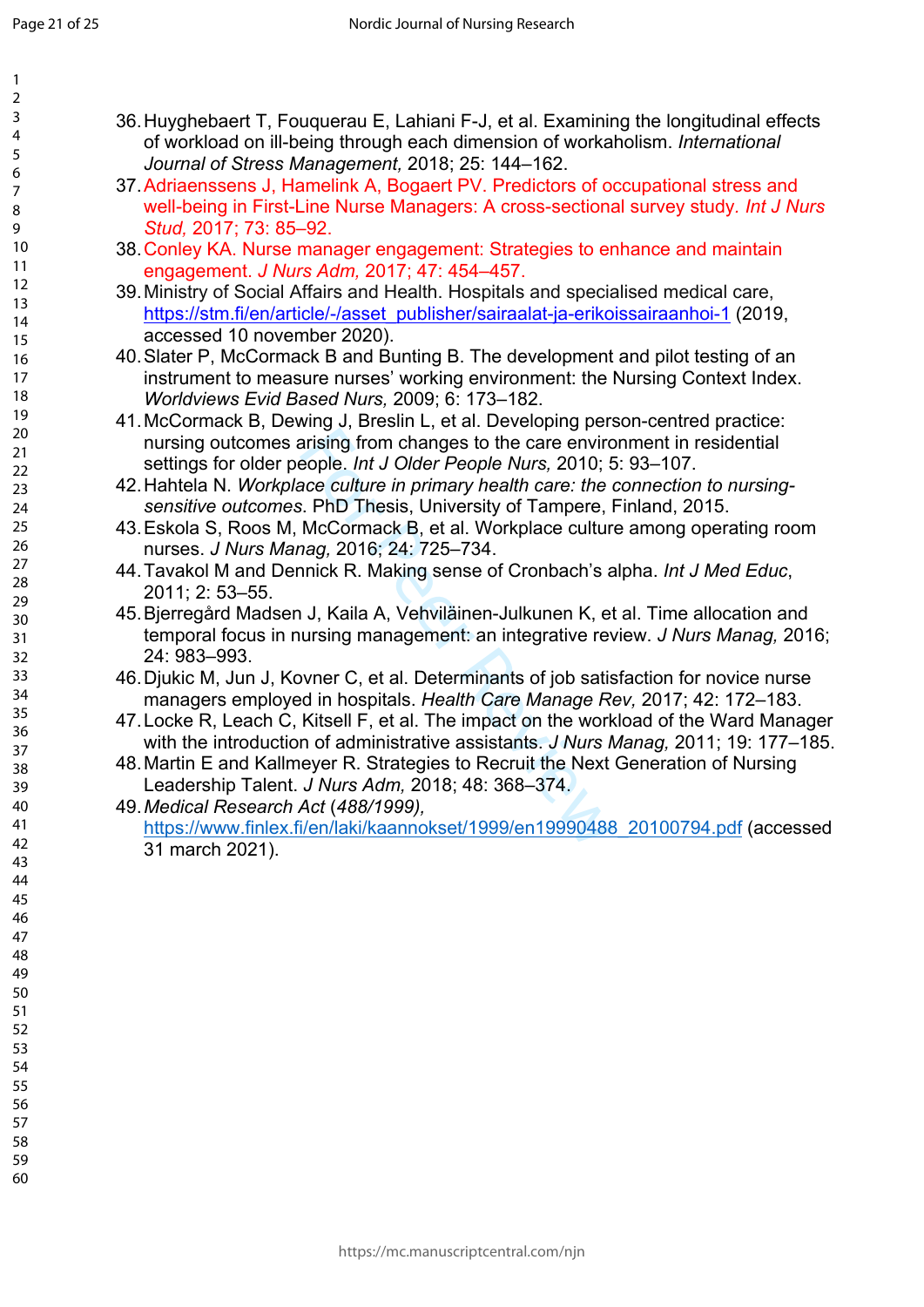| 1        |                                                                  |      |     |
|----------|------------------------------------------------------------------|------|-----|
| 2<br>3   |                                                                  |      |     |
| 4        |                                                                  |      |     |
| 5        | Table 1. Nurse managers' demographic characteristics.            | $\%$ |     |
| 6        | <b>Demographic characteristics</b><br><b>Management Position</b> |      | n   |
| 7        | Middle or upper level managers                                   | 69.4 | 145 |
| 8        | First level managers                                             | 30.6 | 64  |
| 9        | <b>Educational Level</b>                                         |      |     |
| 10       | Diploma/Associate's Degree                                       | 50.2 | 105 |
| 11       | Bachelor's Degree                                                | 9.6  | 20  |
| 12       | Master's Degree                                                  | 23.0 | 48  |
| 13       | Doctoral Degree                                                  | 14.9 | 31  |
| 14       |                                                                  | 2.4  | 5   |
| 15       | Other                                                            |      |     |
| 16       | Experience as a manager                                          | 52.2 | 108 |
| 17       | < 10 years                                                       |      |     |
| 18       | 10 to 20 years                                                   | 35.7 | 74  |
| 19       | > 20 years                                                       | 12.1 | 25  |
| 20<br>21 | <b>Experience in current position</b>                            |      |     |
| 22       | < 10 years                                                       | 75.0 | 150 |
| 23       | 10 to 20 years                                                   | 18.0 | 36  |
| 24       | > 20 years                                                       | 7.0  | 14  |
| 25       | <b>Amount of employees</b>                                       |      |     |
| 26       | ~120                                                             | 31.3 | 65  |
| 27       | 20 to 50                                                         | 48.6 | 101 |
| 28       | > 50                                                             | 20.2 | 42  |
| 29       | At least one nurse manager as an employee                        |      |     |
| 30       | Yes                                                              | 53.4 | 111 |
| 31       | <b>No</b>                                                        | 46.6 | 97  |
| 32       | Direct patient care % of work hours                              |      |     |
| 33       | $0\%$                                                            | 30.4 | 63  |
| 34       | 1 to 30 %                                                        | 43.0 | 89  |
| 35       | $> 30 \%$                                                        | 26.6 | 55  |
| 36       | <b>Type of unit</b>                                              |      |     |
| 37       | Outpatient                                                       | 33.8 | 66  |
| 38       | Inpatient                                                        | 36.4 | 71  |
| 39       | <b>Both</b>                                                      | 27.8 | 58  |
| 40<br>41 | Unit in operation 24/7                                           |      |     |
| 42       | Yes                                                              | 64.6 | 133 |
| 43       | <b>No</b>                                                        | 35.4 | 73  |
| 44       | <b>Specialty of unit</b>                                         |      |     |
| 45       | Surgical medicine                                                | 25.0 | 52  |
| 46       | Psychiatry & alcohol and substance abuse care                    | 17.7 | 37  |
| 47       | Internal medicine                                                | 12.5 | 26  |
| 48       | <b>Emergency medicine</b>                                        | 11.4 | 24  |
| 49       | Several specialties                                              | 10.5 | 22  |
| 50       | Laboratory, radiology and pathology                              | 8.6  | 18  |
| 51       | OB/GYN and pediatric specialties                                 | 8.6  | 18  |
| 52       | Other                                                            | 5.7  | 12  |
| 53       | Md, median; $Q_1, Q_3$ , upper and lower quartiles               |      |     |
| 54       |                                                                  |      |     |

 $\mathbf{1}$  $\overline{2}$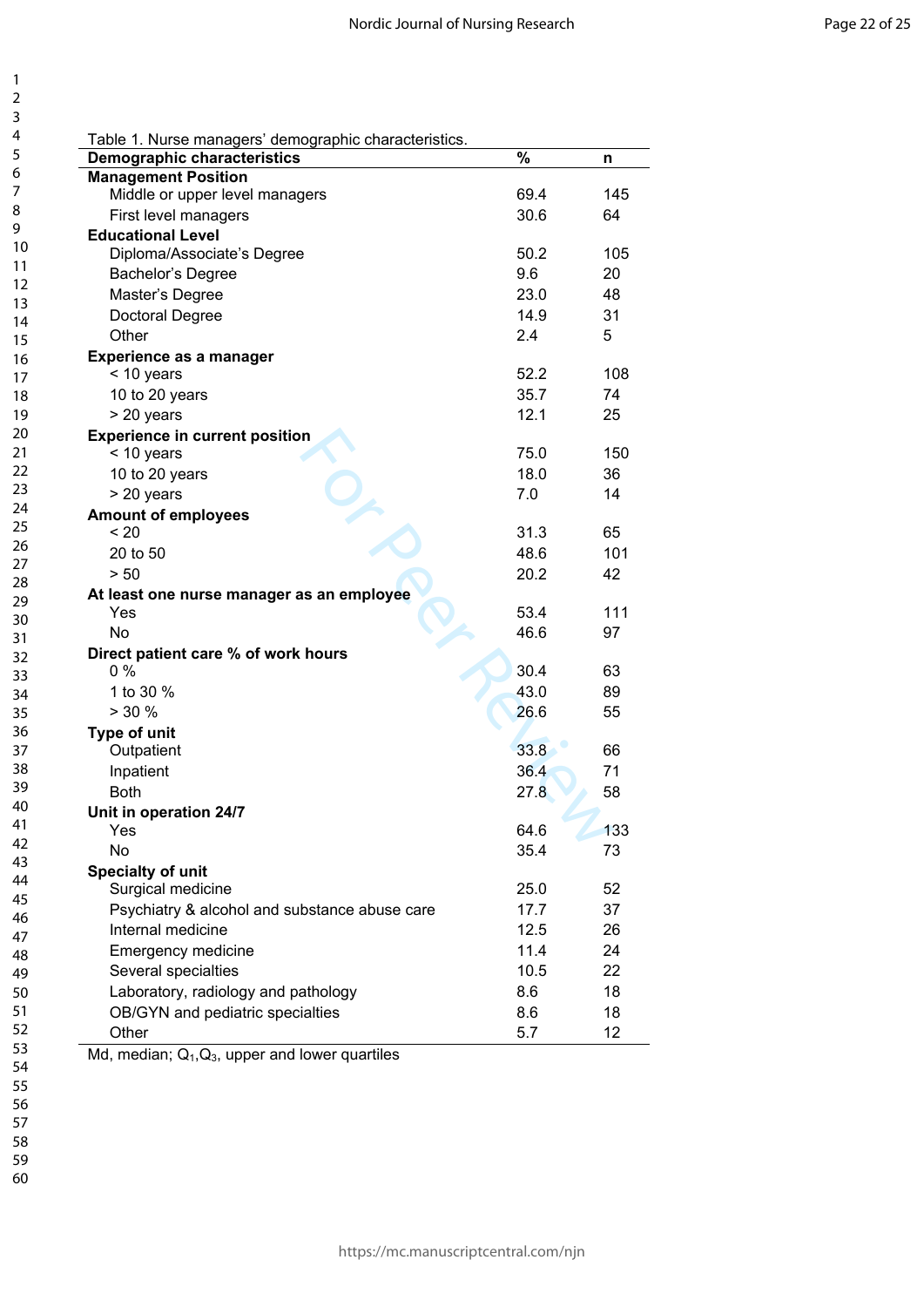123456789

 $\mathbf{1}$  $\overline{2}$  $\overline{3}$  $\overline{4}$ 5 6  $\overline{7}$ 8 9

| Table 2. Nurse managers' stress from workload |  |   |
|-----------------------------------------------|--|---|
|                                               |  | . |

|                             |     | Md  | Q,  | Q.  | α     |
|-----------------------------|-----|-----|-----|-----|-------|
| <b>Stress from Workload</b> | 201 | 4.0 | 3.2 | 5.0 | 0.904 |
| Too much pressure           | 209 | 5.0 | 3.0 | 6.0 |       |
| Always in a hurry           | 209 | 4.0 | 3.0 | 5.0 |       |
| Asked to do too much        | 209 | 4.0 | 3.0 | 5.0 |       |
| Stressful job               | 206 | 4.0 | 3.0 | 5.0 |       |
| Too busy to meet standards  | 203 | 3.0 | 2.0 | 4.0 |       |

Md, median; Q<sub>1</sub>, Q<sub>3</sub>, lower and upper quartiles; α, Cronbach's alpha coefficient; range 1-7

| Table 3. Association between stress from workload and the other constructs and factors of the NCI<br>instrument. |                             |                |                |         |
|------------------------------------------------------------------------------------------------------------------|-----------------------------|----------------|----------------|---------|
|                                                                                                                  | <b>Stress from workload</b> |                |                |         |
|                                                                                                                  | Low                         | Moderate       | High           |         |
| <b>Constructs and factors</b>                                                                                    | $Md(Q_1, Q_3)$              | $Md(Q_1, Q_3)$ | $Md(Q_1, Q_3)$ | p       |
| <b>Stress</b>                                                                                                    |                             |                |                |         |
| Inadequate preparation                                                                                           | 2.0(1.3, 2.7)               | 2.7(2.0, 3.3)  | 3.7(2.2, 4.0)  | < 0.001 |
| Work-social life balance                                                                                         | 1.5(1.3, 2.0)               | 2.5(2.0, 3.0)  | 3.4(2.6, 4.3)  | < 0.001 |
| Lack of staff support                                                                                            | 2.3(1.3, 3.0)               | 2.3(1.7, 3.0)  | 3.3(2.8, 4.0)  | < 0.001 |
| Working environment                                                                                              | 1.5(1.3, 2.1)               | 2.0(1.8, 2.8)  | 3.1(2.3, 3.8)  | < 0.001 |
| Lack of communication and support                                                                                | 2.0(1.6, 2.4)               | 2.6(2.0, 3.4)  | 3.0(2.6, 3.6)  | < 0.001 |
| Uncertainty regarding treatment                                                                                  | 1.5(1.0, 2.3)               | 2.0(1.3, 2.5)  | 2.6(1.3, 3.2)  | 0.005   |
| Career development                                                                                               | 1.3(1.2, 1.8)               | 2.0(1.5, 2.5)  | 2.5(2.0, 3.9)  | < 0.001 |
| Conflict with other nurses                                                                                       | 1.4(1.0, 2.3)               | 1.8(1.5, 2.3)  | 2.1(1.6, 2.9)  | < 0.001 |
| <b>Job satisfaction</b>                                                                                          | 5.2(4.7, 5.7)               | 5.0(4.6, 5.4)  | 4.4(3.8, 5.1)  | < 0.001 |
| Satisfaction with pay and prospects                                                                              | 4.1(3.6, 4.8)               | 4.0(3.6, 4.8)  | 3.6(3.1, 4.7)  | 0.066   |
| Satisfaction with training                                                                                       | 6.0(5.0, 6.1)               | 6.0(5.0, 6.0)  | 5.5(4.3, 6.0)  | 0.063   |
| Personal satisfaction                                                                                            | 5.8(5.0, 6.1)               | 5.4(4.8, 6.0)  | 4.6(4.1, 5.4)  | < 0.001 |
| Professional satisfaction                                                                                        | 5.6(5.0, 6.0)               | 5.4(4.8, 5.6)  | 4.4(3.8, 5.2)  | $0.001$ |
| <b>Practice environment</b>                                                                                      | 5.2(4.8, 5.6)               | 4.9(4.5, 5.3)  | 4.5(3.9, 5.1)  | < 0.001 |
| Adequate staffing and resources                                                                                  | 5.3(4.7, 5.8)               | 4.5(3.3, 5.0)  | 3.5(2.6, 4.7)  | < 0.001 |
| Nurse-doctor relationship                                                                                        | 6.0(4.9, 6.0)               | 5.3(5.0, 6.0)  | 5.5(4.7, 6.0)  | 0.194   |
| Nurse management                                                                                                 | 5.4(5.0, 5.9)               | 5.1(4.7, 5.6)  | 4.9(4.3, 5.3)  | 0.012   |
| Organisational commitment                                                                                        | 4.7(4.0, 5.3)               | 4.7(4.0, 5.7)  | 4.7(3.7, 5.3)  | 0.335   |
| Empowerment                                                                                                      | 5.0(4.1, 5.5)               | 4.5(3.8, 5.3)  | 4.1(3.0, 5.2)  | 0.033   |
| Intention to leave                                                                                               | 6.2(4.3, 7.0)               | 6.0(4.7, 6.3)  | 4.3(3.0, 5.9)  | < 0.001 |

Md, median;  $Q_1$ ,  $Q_3$ , lower and upper quartiles; range 1-7

- 56 57
- 58 59
- 60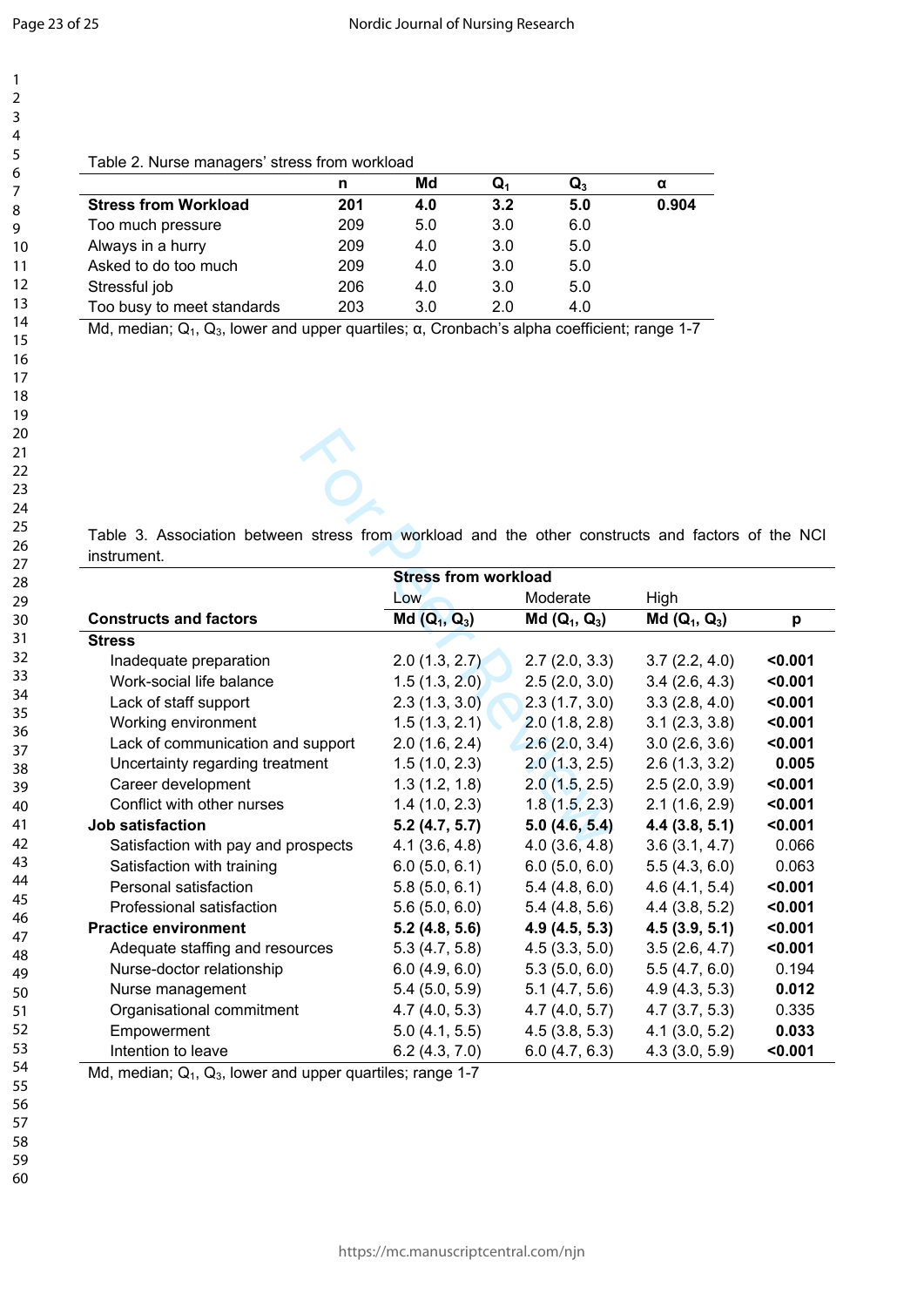## STROBE Statement—Checklist of items that should be included in reports of *cross-sectional studies*

|                        | <b>Item</b><br>N <sub>0</sub> | Recommendation                                                                          | Page<br>N <sub>0</sub> |
|------------------------|-------------------------------|-----------------------------------------------------------------------------------------|------------------------|
| Title and abstract     | 1                             | $(a)$ Indicate the study's design with a commonly used term in the title or             | 1                      |
|                        |                               | the abstract                                                                            |                        |
|                        |                               | $(b)$ Provide in the abstract an informative and balanced summary of what               | 1                      |
|                        |                               | was done and what was found                                                             |                        |
| <b>Introduction</b>    |                               |                                                                                         |                        |
| Background/rationale   | 2                             | Explain the scientific background and rationale for the investigation being<br>reported | $2 - 5$                |
| Objectives             | 3                             | State specific objectives, including any prespecified hypotheses                        | 5                      |
| <b>Methods</b>         |                               |                                                                                         |                        |
| Study design           | $\overline{4}$                | Present key elements of study design early in the paper                                 | 5                      |
| Setting                | 5                             | Describe the setting, locations, and relevant dates, including periods of               |                        |
|                        |                               | recruitment, exposure, follow-up, and data collection                                   | $5 - 7$                |
| Participants           | 6                             | $(a)$ Give the eligibility criteria, and the sources and methods of selection of        |                        |
|                        |                               | participants                                                                            | 6                      |
| Variables              | $\tau$                        | Clearly define all outcomes, exposures, predictors, potential confounders,              |                        |
|                        |                               | and effect modifiers. Give diagnostic criteria, if applicable                           | $7 - 8$                |
| Data sources/          | $8*$                          | For each variable of interest, give sources of data and details of methods              |                        |
| measurement            |                               | of assessment (measurement). Describe comparability of assessment                       | $7 - 8$                |
|                        |                               | methods if there is more than one group                                                 |                        |
| <b>Bias</b>            | 9                             | Describe any efforts to address potential sources of bias                               | $6 - 8$                |
| Study size             | 10                            | Explain how the study size was arrived at                                               | $6 - 7$                |
| Quantitative variables | 11                            | Explain how quantitative variables were handled in the analyses. If                     |                        |
|                        |                               | applicable, describe which groupings were chosen and why                                | $7 - 8$                |
| Statistical methods    | 12                            | $(a)$ Describe all statistical methods, including those used to control for             |                        |
|                        |                               | confounding                                                                             | 8                      |
|                        |                               | $(b)$ Describe any methods used to examine subgroups and interactions                   | 8                      |
|                        |                               | $(c)$ Explain how missing data were addressed                                           |                        |
|                        |                               | $(d)$ If applicable, describe analytical methods taking account of sampling             |                        |
|                        |                               | strategy                                                                                |                        |
|                        |                               | $(e)$ Describe any sensitivity analyses                                                 |                        |
| <b>Results</b>         |                               |                                                                                         |                        |
| Participants           | $13*$                         | (a) Report numbers of individuals at each stage of study-eg numbers                     | 9,                     |
|                        |                               | potentially eligible, examined for eligibility, confirmed eligible, included            | Tables                 |
|                        |                               | in the study, completing follow-up, and analysed                                        | $1 - 2$                |
|                        |                               | (b) Give reasons for non-participation at each stage                                    |                        |
|                        |                               | (c) Consider use of a flow diagram                                                      |                        |
| Descriptive data       | $14*$                         | (a) Give characteristics of study participants (eg demographic, clinical,               |                        |
|                        |                               | social) and information on exposures and potential confounders                          | 9                      |
|                        |                               | (b) Indicate number of participants with missing data for each variable of              | Tables                 |
|                        |                               | interest                                                                                | $1 - 2$                |
| Outcome data           | $15*$                         | Report numbers of outcome events or summary measures                                    | Tables                 |
|                        |                               |                                                                                         | $2 - 3$                |
| Main results           | 16                            | $(a)$ Give unadjusted estimates and, if applicable, confounder-adjusted                 |                        |

1 https://mc.manuscriptcentral.com/njn